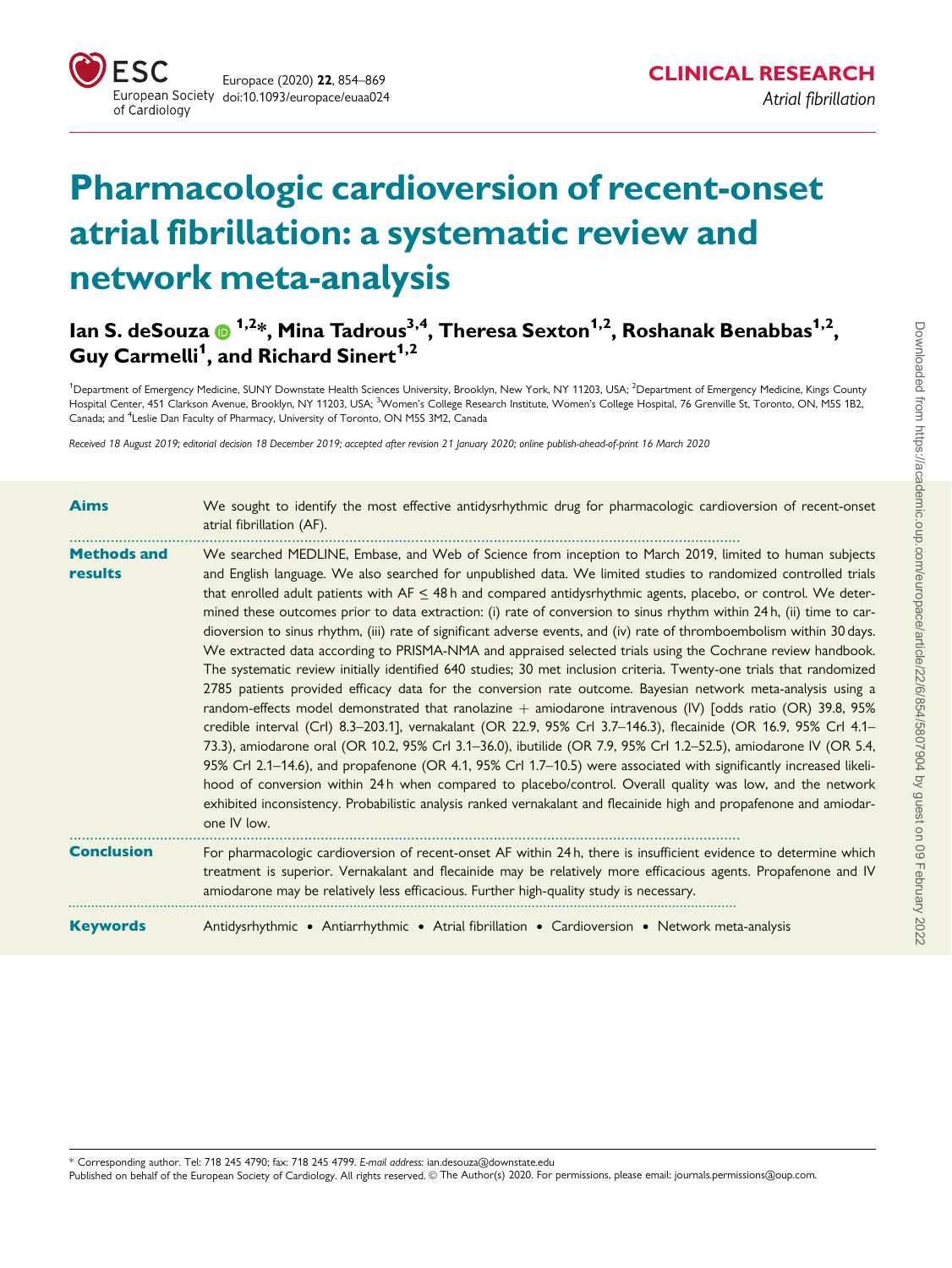# Downloaded from https://academic.oup.com/europace/article/22/6/854/5807904 by guest on 09 February 2022 Downloaded from https://academic.oup.com/europace/article/22/6/854/5807904 by guest on 09 February 2022

### <span id="page-1-0"></span>What's new?

- Systematic review of the literature identified 21 randomized controlled trials with 2,785 adult patients who were given antidysrhythmic drug, placebo, or control for cardioversion of atrial fibrillation with duration up to 48 hours (recent-onset atrial fibrillation).
- Bayesian network meta-analysis limited by study quality and inconsistency demonstrates that there is insufficient evidence to determine which antidysrhythmic drug is superior for cardioversion of recent-onset atrial fibrillation within 24 hours.
- Vernakalant and flecainide may be relatively more efficacious, and propafenone and intravenous amiodarone may be relatively less efficacious than other agents for cardioversion of recent-onset atrial fibrillation within 24 hours

# Introduction

Atrial fibrillation (AF) is the most common clinically significant dys-rhythmia with a global prevalence of 33.5 million.<sup>[1](#page-13-0)</sup> Reported numbers are highest in developed nations,<sup>2</sup> and as the population ages, it is estimated that the prevalence of AF in Europe will increase to 17 million by 2030. $23$  Patients with AF have twice the risk of death and are twice as likely to be hospitalized than those without  $AF<sup>1</sup>$  One percent of the total healthcare expenditure in the  $UK<sup>4</sup>$  $UK<sup>4</sup>$  $UK<sup>4</sup>$  and as much as \$26 billion annually in the USA $1,5$  are related to AF, with the greatest proportion attributed to hospital admissions.<sup>[6](#page-13-0)</sup> Early cardioversion of AF in the emergency department has been independently shown to significantly reduce hospital admissions<sup>[7](#page-13-0)</sup> and costs.<sup>8</sup> Early cardioversion of recent-onset AF may also prevent the progression to sustained  $AF^{9,10}$  and its associated greater risks of ischaemic stroke,<sup>11</sup> systemic thromboembolism, and cardiovascular death.<sup>[12–14](#page-13-0)</sup> 'Further Background' is [Supplementary material online,](https://academic.oup.com/europace/article-lookup/doi/10.1093/europace/euaa024#supplementary-data) Appendix S1.

Cardioversion of AF with duration shorter than 48 h (recent-onset AF) is supported by the European Society of Cardiology (ESC),  $15$ American Heart Association (AHA),<sup>16</sup> and Canadian Cardiovascular Society (CCS).<sup>17</sup> Pharmacologic cardioversion is established within protocols $18-21$  as an alternative to electrocardioversion that avoids the risks of sedation. However, its success rate is relatively lower $^{22}$  and may vary with respect to antidysrhythmic agent. Current guidelines<sup>15–17</sup> do not uniformly agree upon the recommendation of antidysrhythmic agents for AF cardioversion, and drug preference in clinical practice also varies internationally.<sup>22</sup> Prior systematic reviews and meta-analyses<sup>23–30</sup> are limited by (i) heterogeneous samples that included patients with variable AF duration exceeding 48 h, a duration for which early cardioversion without prior anticoagulation is contrary to guidelines and (ii) insufficient head-to-head drug comparisons. Therefore, we performed a network meta-analysis (NMA) to indirectly compare and rank antidysrhythmic agents tested in adults with recent-onset AF in order to identify which is most effective for pharmacologic cardioversion.

# **Methods**

### Study design

We performed our systematic review and NMA of randomized controlled trials (RCT) according to the Preferred Reporting Items for Systematic Reviews and Network Meta-Analysis statement.<sup>[31](#page-14-0)</sup> (The completed 'PRISMA-NMA Checklist' is in the [Supplementary material online](https://academic.oup.com/europace/article-lookup/doi/10.1093/europace/euaa024#supplementary-data).) In contrast to primary studies and conventional meta-analyses that only examine a few interventions through direct, head-to-head (pairwise) comparison, NMA provides estimates of relative efficacy among all interventions even when direct comparisons among them have not been investigated. The protocol for this systematic review was registered in PROSPERO with number CRD42018083781.

### Data sources and search strategy

In conjunction with a medical librarian, four investigators (I.d., R.B., T.S., and G.C.) independently searched the medical literature in MEDLINE (through PubMed), Embase, and Web of Science from inception to March 2019. The MEDLINE, Embase, and Web of Science searches were combined and limited by human subject and English language. Additionally, we searched bibliographies of the included articles and prior pertinent systematic and narrative reviews for additional studies that were not found in our database search. We also searched for unpublished data from 2013 to 2018 at opengrey.eu, ntis.gov, and clinicaltrials. gov and manually reviewed the abstracts of the major cardiovascular and emergency medicine conferences: American Heart Association, European Society of Cardiology, Heart Rhythm Society (formerly North American Society of Pacing and Electrophysiology), Europace Cardiostim, World Congress on Cardiac Pacing and Electrophysiology, Asian-Pacific Symposium on Cardiac Pacing and Electrophysiology, Society of Academic Emergency Medicine, American Academy of Emergency Physicians, and American College of Emergency Physicians. Lastly, we contacted experts in the field to help us identify any currently ongoing or unpublished studies that our search may have overlooked. 'Database Search Strategy' is [Supplementary material online,](https://academic.oup.com/europace/article-lookup/doi/10.1093/europace/euaa024#supplementary-data) Appendix S2.

### Study selection

Four authors (I.S.d., R.B., T.S., and G.C.) independently reviewed abstracts from the combined MEDLINE, Embase, and Web of Science search and selected articles for full-text review based upon pre-specified inclusion and exclusion criteria. The same authors then independently reviewed the full-texts. We limited studies to RCTs and used a PICO format to determine eligibility of studies for inclusion.

Patients: Adult patients (age 18 years and older) with recent-onset AF or atrial flutter (AFL), defined in the study as AF or AFL episode whose onset was within 48 h prior to enrolment.

Intervention: One of the predetermined antidysrhythmic drugs: Procainamide, Amiodarone, Flecainide, Propafenone, Sotalol, Dofetilide, Dronedarone, Ibutilide, Vernakalant, and Magnesium Sulfate.

Comparison: Another antidysrhythmic agent, a different formulation of the same agent, placebo, or control—Digoxin,<sup>15,25,28,32</sup> Verapamil,<sup>[28,29](#page-14-0)</sup> and Diltiazem<sup>[33](#page-14-0)</sup> are not known to convert AF to sinus rhythm and were therefore considered non-antidysrhythmic controls.

Outcomes: (i) Rate of conversion to sinus rhythm within 24 h, a time frame suitable for cardioversion within an observation stay or short-term admission (quantitative), (ii) time to cardioversion to sinus rhythm, (ii) rate of significant adverse events as reported by the individual trials—cardiac arrest, ventricular dysrhythmia, AFL with 1:1 atrioventricular conduction, hypotension, and bradycardia, and (iv) rate of thromboembolism within 30 days.

Differences were resolved by consensus, and all authors agreed upon the final group of included articles.

### Quality assessment

Four authors (I.S.d., R.B., T.S., and G.C.) independently assessed the risk of bias within all included studies at the study level according to the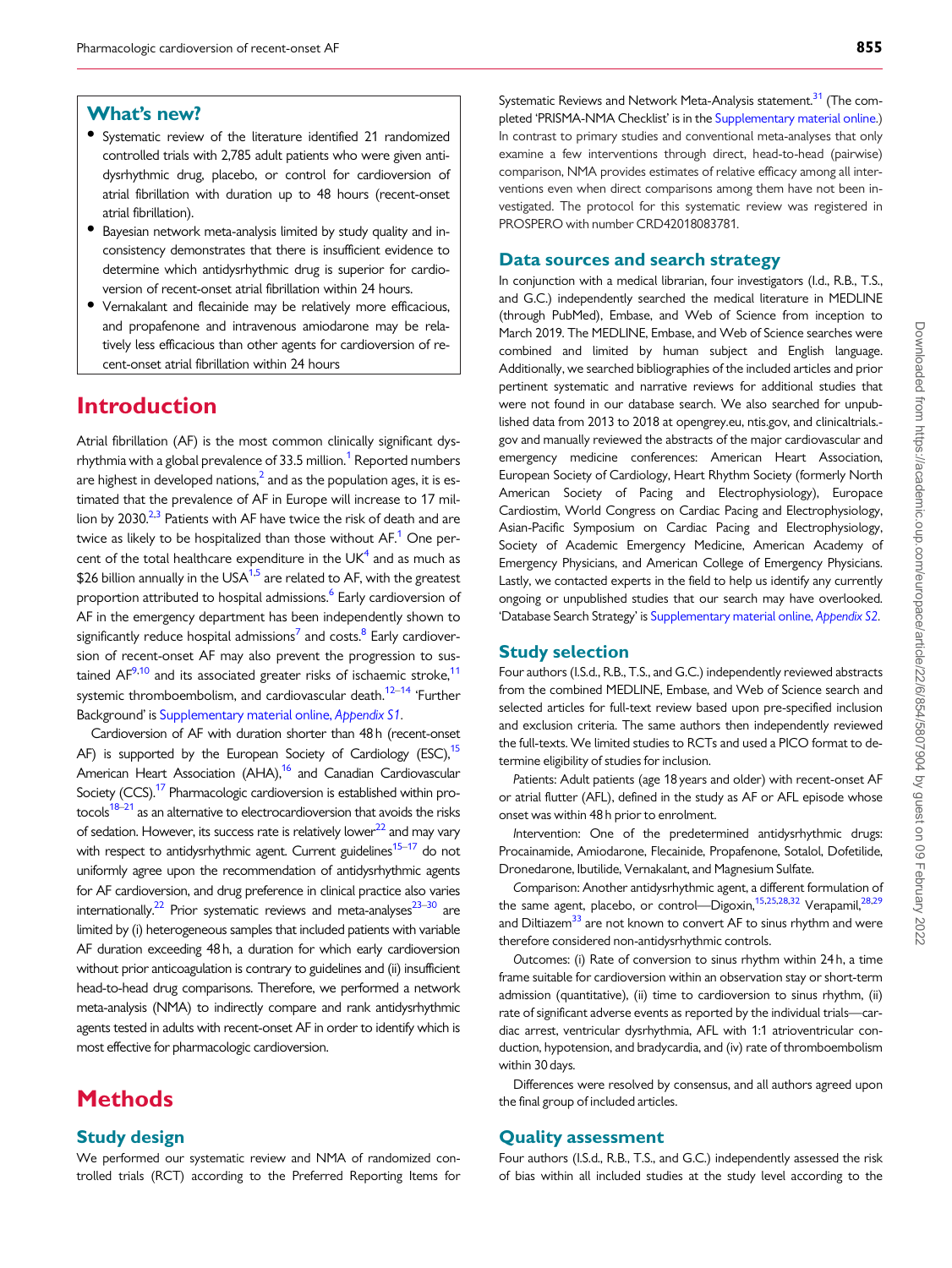<span id="page-2-0"></span>

Cochrane review handbook.<sup>34</sup> The risk of bias tool covers six domains of bias: selection bias, performance bias, detection bias, attrition bias, reporting bias, and 'other' bias. Our 'Method of Individual Study Quality Assessment' is [Supplementary material online,](https://academic.oup.com/europace/article-lookup/doi/10.1093/europace/euaa024#supplementary-data) Appendix S3. All divergences were resolved by consensus. Each study was classified as high or low risk within each of the domains at the study level and also individually at the outcome (conversion to sinus rhythm) level. When discussing the confidence in a specific treatment effect estimate, we considered the quality (risk of bias at outcome level) of the direct evidence contributing

### Data extraction

to that estimate.

Two authors (I.S.d. and T.S.) extracted the data from each article for each of the outcomes. For the outcome of conversion within 24 h, we extracted data from rhythm assessment at 24 h after drug administration. If assessment was only reported prior to 24 h, we extracted data from the time point closest to 24 h. In trials that included crossover to the other treatment arm, we extracted only pre-crossover data. We assigned data from treatment arms that included both intravenous (IV) and oral (PO)

formulations of the same drug to the IV group. We separated data from AF and AFL patients except for the outcome of adverse event rate. When hypotension occurred simultaneously with bradycardia, we recorded the event as hypotension. When data were unavailable or unclear, we attempted to contact the corresponding authors through electronic mail and inspected prior systematic reviews for the trial data of interest. Any issues with extraction were discussed and resolved by consensus.

### Data analysis

Using the extracted data for conversion to sinus rhythm, we created a network diagram to illustrate which of the considered treatments (nodes) were compared (connected) directly and which were compared indirectly through one or more common comparators. We conducted a Bayesian NMA using a Markov Chain Monte Carlo method with an unconstrained, random-effects model. We conducted the analysis with 10 000 burn-in iterations and 100 000 simulations using a noninformative prior. We report pairwise comparisons (NMA estimates) using a league table with each pairwise comparison reported as an odds ratio (OR) with a 95% credible interval (CrI). A CrI is an interval in which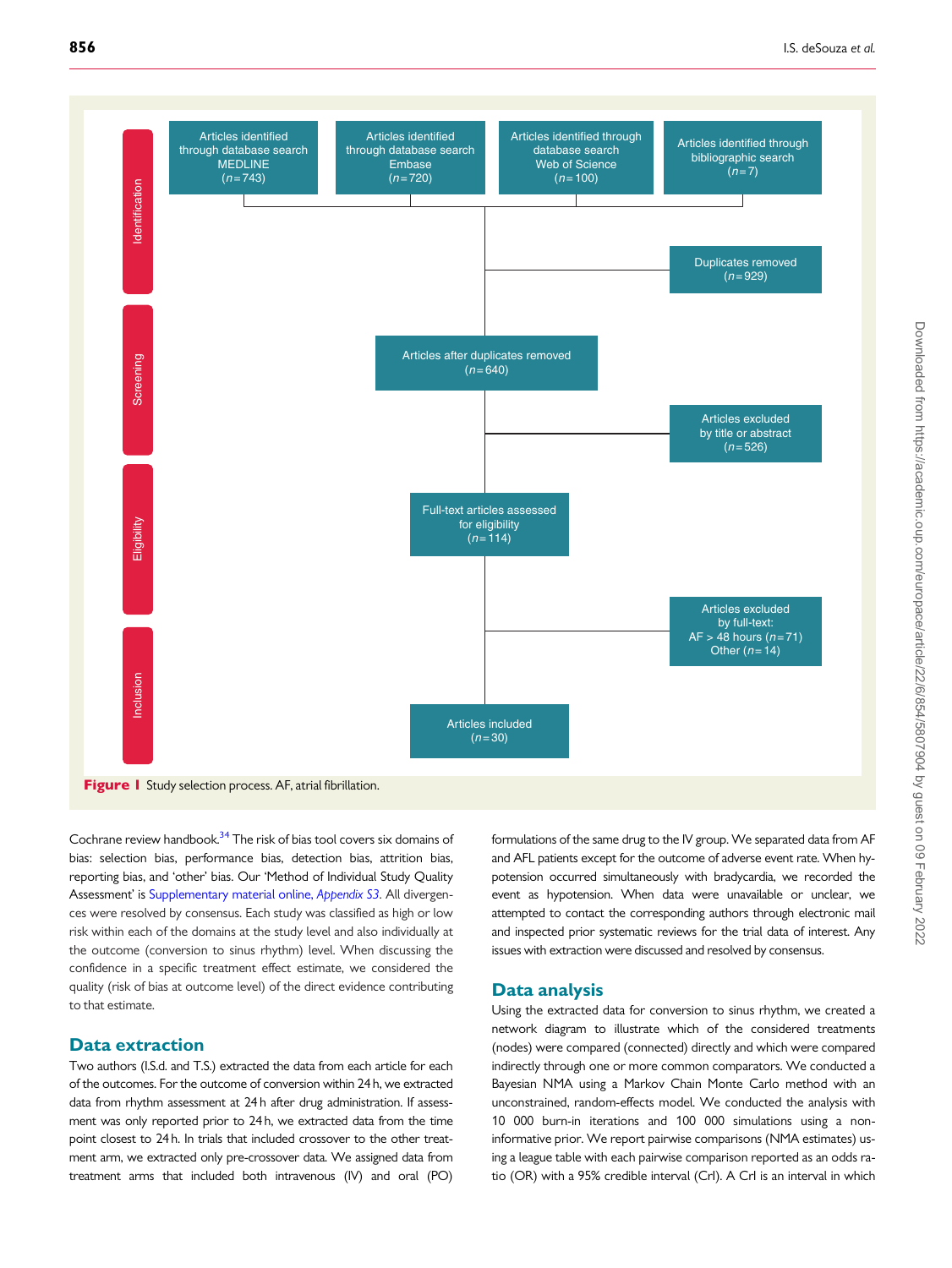| Trial                           | <b>Patient</b><br>characteristics <sup>a</sup>                                                                                                                                                                                                                   | <b>Setting</b>        |                          | <b>Investigated treatments</b>                                                                                                                                                                                                                                             | <b>Rhythm monitor-</b><br>ing/time points of<br>analysis | <b>Extracted outcomes</b>                                                                                             |
|---------------------------------|------------------------------------------------------------------------------------------------------------------------------------------------------------------------------------------------------------------------------------------------------------------|-----------------------|--------------------------|----------------------------------------------------------------------------------------------------------------------------------------------------------------------------------------------------------------------------------------------------------------------------|----------------------------------------------------------|-----------------------------------------------------------------------------------------------------------------------|
| Alp et al. <sup>37</sup>        | AF < 48 h<br>Sample size: 79<br>Mean age (yrs): 64.3<br>Sex: 58% male<br>Heart failure: NR                                                                                                                                                                       | CCU                   | (1)<br>(2)               | Flecainide 2 mg/kg IV Continuous<br>(maximum 150 mg)<br>Flecainide 4 mg/kg PO<br>(maximum 300 mg)                                                                                                                                                                          | 2 h, 8 h                                                 | Conversion within 24 h<br>Mean time to conversion<br>Adverse events                                                   |
| Balla et al. <sup>38</sup>      | LA diameter: NR<br>$AF \leq 48 h$<br>Sample size: 160<br>Mean age (yrs): $58.1 \pm$<br>10.3<br>Sex: 63.1% male<br>Heart failure: NR<br>LA diameter (mm):<br>$42.3 \pm 4.3$ (arm 1)<br>$36.1 \pm 3.2$ (arm 2)<br>$34.4 \pm 5.3$ (arm 3)<br>$32.9 \pm 6.3$ (arm 4) | CCU                   | (1)<br>(2)<br>(3)<br>(4) | Amiodarone 30 mg/kg Continuous<br>PO<br>Flecainide 3 mg/kg PO<br>Propafenone 8.5 mg/kg 3 h, 6 h, 12 h, 24 h<br>PO<br>Placebo                                                                                                                                               | $^+$<br>Serial                                           | Conversion within 24 h<br>Adverse events                                                                              |
| Camm et al. <sup>9</sup>        | AF 3-48 h<br>Sample size: 232<br>Mean age (yrs): $62.7 \pm$<br>11.2<br>Sex: 63% male<br>Heart failure: 19.8%<br>LA diameter (mm):<br>$40.8 \pm 6.4$                                                                                                              | <b>NR</b>             | (2)                      | (1) Vernakalant 3 mg/kg IV Continuous<br>$\times$ 10 min, then 2 mg/kg<br>$\times$ 10 min after 15 min<br>prn<br>Amiodarone 5 mg/kg IV<br>$\times$ 1 h, then 50 mg IV $\times$<br>1 h                                                                                      | 1.5 h, 4 h                                               | Conversion within 24 h<br>Median time to conver-<br>sion (vernakalant only)<br>Adverse events<br>Short-term follow-up |
| Capucci et al. <sup>40</sup>    | AF < 48 h<br>Sample size: 246<br>Mean age (yrs): 58.9<br>Sex: 51% male<br>Heart failure: NR<br>LA diameter (mm):<br>$39.1 \pm 6.9$ (arm 1)<br>$39.6 \pm 5.0$ (arm 2)<br>$38.3 \pm 5.8$ (arm 3)<br>$38.9 \pm 6.0$ (arm 4)                                         | <b>NR</b>             | (1)<br>(2)<br>(3)<br>(4) | Digoxin $IV + Quinidine$ Continuous<br>275 mg PO q2h $\times$ 4<br>Propafenone 450 mg (<<br>60 kg) or 600 mg (> 60<br>kg) PO, then 300 mg<br>PO after 6 h prn<br>Digoxin<br>IV<br>$^{+}$<br>Propafenone 450 mg or<br>600 mg PO, then 300<br>mg PO after 6 h prn<br>Placebo | 3 h, 6 h, 12 h, 24 h                                     | Conversion within 24 h<br>Mean time to conversion<br>Adverse events                                                   |
| Chiladakis et al. <sup>41</sup> | AF < 12 h<br>Sample size: 46<br>Mean age (yrs): 62.5<br>Sex: 54% male<br>Heart failure (NYHA<br>$H = 91%$<br>LA diameter (mm):<br>$37.0 \pm 6.0$ (arm 1)<br>38.0 5.0 (arm 2)                                                                                     | <b>NR</b>             | (1)<br>(2)               | Magnesium 2.5 g IV<br>Diltiazem IV                                                                                                                                                                                                                                         | Continuous<br>6 h                                        | Conversion within 24 h<br>Adverse events                                                                              |
| Cotter et al. <sup>42</sup>     | AF < 48 h<br>Sample size: 100<br>Mean age (yrs): 66<br>Sex: 43% male<br>Heart failure:                                                                                                                                                                           | Inpatient<br>medicine | (1)<br>(2)               | Digoxin IV<br>prn<br>Amiodarone 125 mg/h<br>IV $(3 \text{ g total})$<br>Digoxin IV<br>$prn +$<br>Placebo                                                                                                                                                                   | + Continuous<br>8 h, 24 h                                | Conversion within 24 h<br>Adverse events<br>Continuec                                                                 |

### <span id="page-3-0"></span>Table 1 Description of included randomized controlled trials

Downloaded from https://academic.oup.com/europace/article/22/6/854/5807904 by guest on 09 February 2022 Downloaded from https://academic.oup.com/europace/article/22/6/854/5807904 by guest on 09 February 2022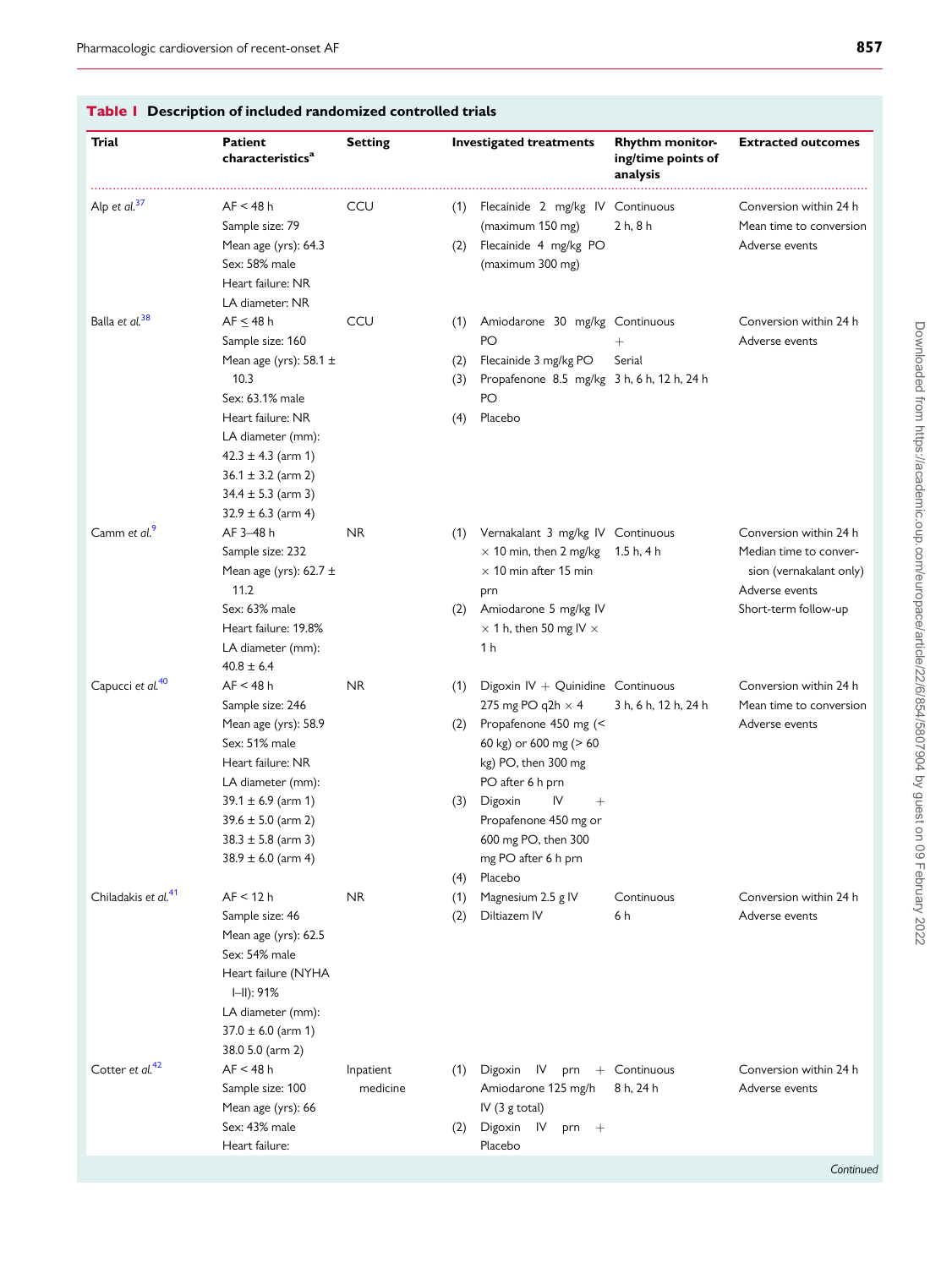<span id="page-4-0"></span>

| Trial                          | Patient<br>characteristics $a$                                                                                                                                                                                            | <b>Setting</b> |                   | <b>Investigated treatments</b>                                                                                                                                                                | <b>Rhythm monitor-</b><br>ing/time points of<br>analysis | <b>Extracted outcomes</b>                                                     |
|--------------------------------|---------------------------------------------------------------------------------------------------------------------------------------------------------------------------------------------------------------------------|----------------|-------------------|-----------------------------------------------------------------------------------------------------------------------------------------------------------------------------------------------|----------------------------------------------------------|-------------------------------------------------------------------------------|
|                                | 4% (arm 1)<br>8% (arm 2)<br>LA diameter > 45<br>mm:<br>28% (arm 1)<br>30% (arm 2)                                                                                                                                         |                |                   |                                                                                                                                                                                               |                                                          |                                                                               |
| Fragakis et al. <sup>43</sup>  | AF < 48 h<br>Sample size: 51<br>Mean age (yrs):<br>$62 \pm 8$ (arm 1)<br>$64 \pm 7$ (arm 2)<br>Sex: 64.7% male<br>Heart failure: NR<br>LA diameter (mm):<br>$43.0 \pm 5.0$ (arm 1)<br>$45.0 \pm 5.0$ (arm 2)              | CCU            | (1)<br>(2)        | Amiodarone 5 mg/kg IV Continuous<br>$\times$ 1 h, then 50 mg/h IV<br>$\times$ 24 h<br>Ranolazine 1500 mg PO<br>then Amiodarone 5 mg/<br>kg IV $\times$ 1 h, then 50 mg/<br>$h IV \times 24 h$ | 24 h                                                     | Conversion within 24 h<br>Mean/median time to<br>conversion<br>Adverse events |
| Halinen et al. <sup>44</sup>   | AF < 48 h<br>Sample size: 61<br>Mean age (yrs):<br>$54.9 \pm 12.7$ (arm 1)<br>$53.2 \pm 15.3$ (arm 2)<br>Sex: 65.6% male<br>Heart failure: NR<br>LA diameter: NR                                                          | ED             | (1)<br>(2)        | Digoxin<br><b>IV</b><br>prn<br>Quinidine 200 mg PO<br>$q2h \times 3$<br>Sotalol 80 mg PO, then<br>80 mg PO after 2 h,<br>then 80 mg PO q4h $\times$ 2<br>prn                                  | + Continuous<br>3 h, 8 h, 12 h                           | Conversion within 24 h<br>Mean/median time to<br>conversion<br>Adverse events |
| Hohnloser et al. <sup>45</sup> | AF/AFL 3-48 h<br>Sample size: 173<br>Mean age (yrs): $63.6 \pm$<br>13.7<br>Sex: 61.7% male<br>Heart failure (NYHA<br>$\Box$ : 98.3%<br>LA diameter: NR                                                                    | <b>NR</b>      | (1)<br>(2)        | Tedisamil 0.4 mg/kg IV, Continuous<br>then 0.6 mg/kg IV<br>Placebo                                                                                                                            | 2.5 h, 24 h                                              | Adverse events<br>Short-term follow-up                                        |
| Innes et al. <sup>46</sup>     | AF < 48 h<br>Sample size: 41<br>Mean age (yrs):<br>$58 \pm 11$ (arm 1)<br>$62 \pm 10$ (arm 2)<br>Sex: 61% male<br>Heart failure: 4.9%<br>LA diameter: NR                                                                  | ED             | (2)               | (1) Digoxin IV + Quinidine NR<br>200 mg PO q2h (maxi-<br>mum $1 g$ )<br>Verapamil<br>IV<br>$^{+}$<br>Quinidine 200 mg PO<br>q2h (maximum 1 g)                                                 | 6 h, 24 h                                                | Conversion within 24 h<br>Mean time to conversion<br>Adverse events           |
| Joseph and Ward <sup>47</sup>  | AF/AFL < 24 h<br>Sample size: 115<br>Mean age (yrs):<br>$64.9 \pm 2.0$ (arm 1)<br>$61.3 \pm 2.6$ (arm 2)<br>$62.8 \pm 2.4$ (arm 3)<br>Sex: 53.3% male<br>Heart failure: NR<br>LA diameter (mm):<br>$39.7 \pm 1.1$ (arm 1) | ED             | (1)<br>(2)<br>(3) | Amiodarone 5 mg/kg IV Continuous<br>$\times$ 30 min, then 400 mg<br>PO q8h $\times$ 6<br>Sotalol 1.5 mg/kg IV x<br>30 min, then 80 mg PO<br>q8h $\times$ 6<br>Digoxin IV/PO                   | 4 h, 24 h,<br>48 h                                       | Adverse events                                                                |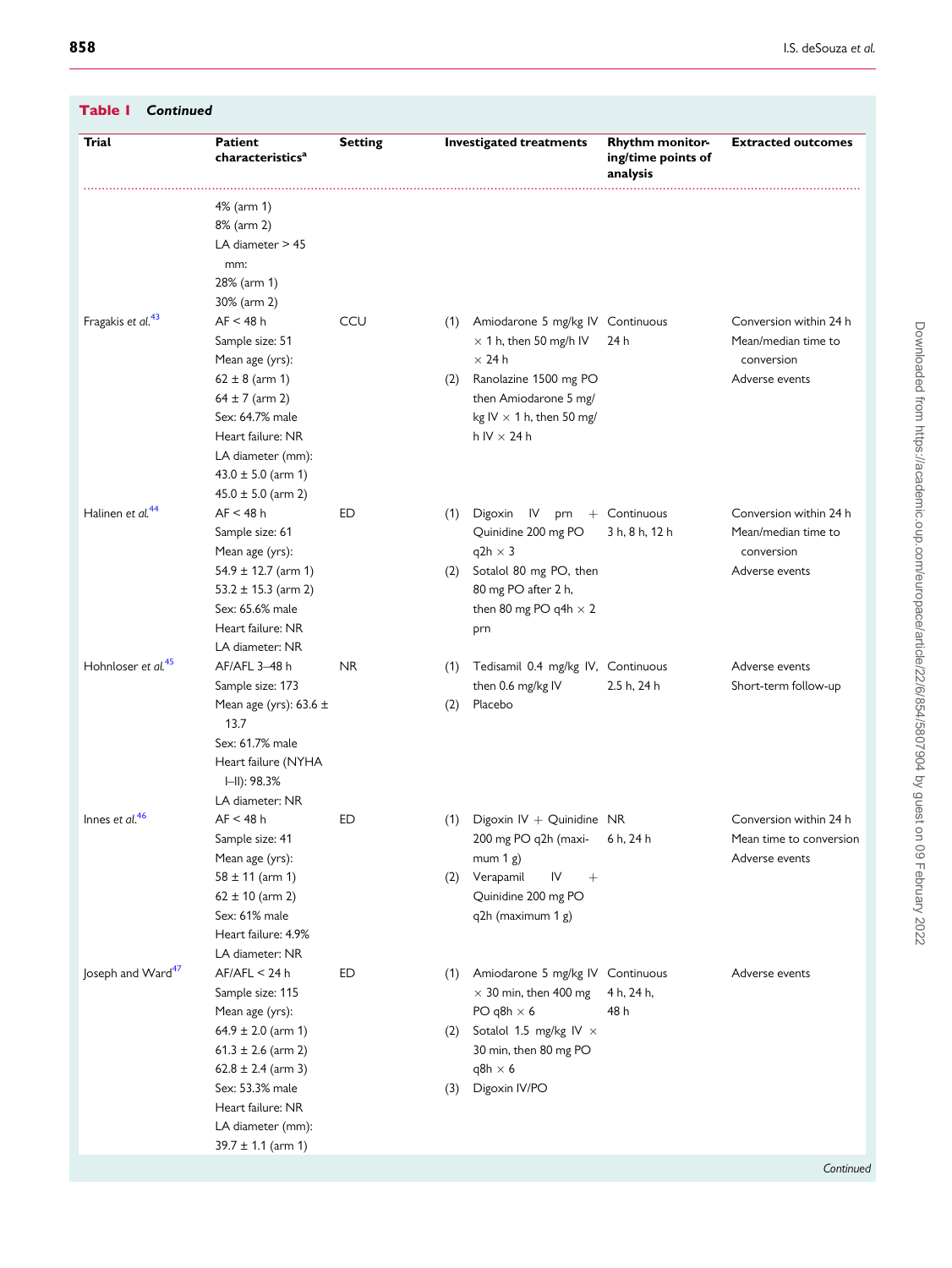<span id="page-5-0"></span>

| Table I<br>Continued             |                                                                                                    |            |     |                                                          |                           |                         |  |
|----------------------------------|----------------------------------------------------------------------------------------------------|------------|-----|----------------------------------------------------------|---------------------------|-------------------------|--|
| Trial                            | <b>Patient</b><br><b>Setting</b><br><b>Investigated treatments</b><br>characteristics <sup>a</sup> |            |     | <b>Rhythm monitor-</b><br>ing/time points of<br>analysis | <b>Extracted outcomes</b> |                         |  |
|                                  | $38.4 \pm 1.0$ (arm 2)                                                                             |            |     |                                                          |                           |                         |  |
|                                  | $39.5 \pm 1.0$ (arm 3)                                                                             |            |     |                                                          |                           |                         |  |
| Kafkas et al. <sup>48</sup>      | AF/AFL 3-48 h                                                                                      | Inpatient  | (1) | Ibutilide 1 mg IV $\times$ 10 Continuous                 |                           | Conversion within 24 h  |  |
|                                  | Sample size: 152                                                                                   | cardiology |     | min, then 1 mg IV $\times$ 10                            | $^{+}$                    | Mean time to conversion |  |
|                                  | Mean age (yrs):                                                                                    |            |     | min after 10 min prn                                     | Serial                    | Adverse events          |  |
|                                  | $62 \pm 16$ (arm 1)                                                                                |            | (2) | Amiodarone 5 mg/kg IV 4 h                                |                           |                         |  |
|                                  | $64 \pm 18$ (arm 2)<br>Sex: 67.8% male                                                             |            |     | $\times$ 30 min, then 1200 mg<br>$IV \times 24h$         |                           |                         |  |
|                                  | Heart failure: NR                                                                                  |            |     |                                                          |                           |                         |  |
|                                  | LA diameter (mm):                                                                                  |            |     |                                                          |                           |                         |  |
|                                  | $43.0 \pm 5.0$ (arm 1)                                                                             |            |     |                                                          |                           |                         |  |
|                                  | $45.0 \pm 6.0$ (arm 2)                                                                             |            |     |                                                          |                           |                         |  |
| Kochiadakis et al. <sup>49</sup> | AF < 48 h                                                                                          | CCU        | (1) | IV<br>Digoxin<br>$^{+}$                                  | Continuous                | Conversion within 24 h  |  |
|                                  | Sample size: 143                                                                                   |            |     | Propafenone 2 mg/kg IV                                   | 24 h                      | Mean time to conversion |  |
|                                  | Mean age (yrs): $63 \pm$                                                                           |            |     | $\times$ 15 min, then 10 mg/                             |                           | Adverse events          |  |
|                                  | 12                                                                                                 |            |     | kg IV $\times$ 24 h                                      |                           |                         |  |
|                                  | Sex: 53.8% male                                                                                    |            | (2) | Digoxin<br>IV<br>$^{+}$                                  |                           |                         |  |
|                                  | Heart failure: NR                                                                                  |            |     | Amiodarone 300 mg IV                                     |                           |                         |  |
|                                  | LA diameter (mm):                                                                                  |            |     | $\times$ 1 h, then 20 mg/kg IV                           |                           |                         |  |
|                                  | $43.0 \pm 6.0$ (arm 1)                                                                             |            |     | and 600 mg PO q8h $\times$                               |                           |                         |  |
|                                  | $43.0 \pm 5.0$ (arm 2)                                                                             |            |     | 24 h                                                     |                           |                         |  |
|                                  | $41.0 \pm 6.0$ (arm 3)                                                                             |            | (3) | Digoxin IV + Placebo                                     |                           |                         |  |
| Kochiadakis et al. <sup>50</sup> | $AF \leq 48 h$                                                                                     | CCU        | (1) | Digoxin<br>IV                                            | $+$ Continuous            | Conversion within 24 h  |  |
|                                  | Sample size: 362                                                                                   |            |     | Procainamide 1 g $IV \times$                             | 24 h                      | Mean/median time to     |  |
|                                  | Mean age (yrs): $65 \pm$                                                                           |            |     | 30 min, then 2 mg/min                                    |                           | conversion              |  |
|                                  | 10<br>Sex: 50% male                                                                                |            |     | $IV \times 24h$                                          |                           | Adverse events          |  |
|                                  | Heart failure: NR                                                                                  |            | (2) | Digoxin<br>IV<br>$^{+}$<br>Propafenone 2 mg/kg IV        |                           |                         |  |
|                                  | LA diameter (mm):                                                                                  |            |     | $\times$ 15 min, then 10 mg/                             |                           |                         |  |
|                                  | $40.8 \pm 5.5$ (arm 1)                                                                             |            |     | kg IV $\times$ 24 h                                      |                           |                         |  |
|                                  | $41.6 \pm 6.1$ (arm 2)                                                                             |            | (3) | Digoxin<br>IV<br>$^{+}$                                  |                           |                         |  |
|                                  | $42.2 \pm 5.4$ (arm 3)                                                                             |            |     | Amiodarone 300 mg IV                                     |                           |                         |  |
|                                  | $41.3 \pm 6.2$ (arm 4)                                                                             |            |     | $\times$ 60 min, then 20 mg/                             |                           |                         |  |
|                                  |                                                                                                    |            |     | kg IV $\times$ 24 h                                      |                           |                         |  |
|                                  |                                                                                                    |            | (4) | Digoxin IV + Placebo                                     |                           |                         |  |
| Kosior et al. <sup>51</sup>      | AF < 48 h                                                                                          | Inpatient  | (1) | Propafenone 600 mg Continuous                            |                           | Conversion within 24 h  |  |
|                                  | Sample size: 81                                                                                    | cardiology |     | PO, then 300 mg PO af-8 h, 24 h                          |                           | Median time to          |  |
|                                  | Mean age (yrs): $64.0 \pm$                                                                         |            |     | ter 8 h prn                                              |                           | conversion              |  |
|                                  | 11.6                                                                                               |            | (2) | Digoxin $IV + Quinidine$                                 |                           | Adverse events          |  |
|                                  | Sex: 43.2% male                                                                                    |            |     | 400 mg PO, then                                          |                           |                         |  |
|                                  | Heart failure: NR                                                                                  |            |     | Quinidine 200 mg PO                                      |                           |                         |  |
|                                  | LA diameter (mm):<br>$43.9 \pm 5.0$ (arm 1)                                                        |            |     | q2h (maximum 1400                                        |                           |                         |  |
|                                  | $40.0 \pm 3.0$ (arm 2)                                                                             |            |     | mg)                                                      |                           |                         |  |
| Koskinas et al. <sup>52</sup>    | $AF \leq 48 h$                                                                                     | CCU        | (1) | Amiodarone 5 mg/kg IV Continuous                         |                           | Conversion within 24 h  |  |
|                                  | Sample size: 121                                                                                   |            |     | $\times$ 60 min, then 50 mg/h 12 h, 24 h                 |                           | Mean time to conversion |  |
|                                  | Mean age (yrs):                                                                                    |            |     | IV $\times$ 24 h                                         |                           | Adverse events          |  |
|                                  | $64 \pm 9$ (arm 1)                                                                                 |            | (2) | Ranolazine 1500 mg PO                                    |                           |                         |  |
|                                  | $66 \pm 11$ (arm 2)                                                                                |            |     | once, then Amiodarone                                    |                           |                         |  |
|                                  | Sex: 44.6% male                                                                                    |            |     |                                                          |                           |                         |  |
|                                  |                                                                                                    |            |     |                                                          |                           |                         |  |

Downloaded from https://academic.oup.com/europace/article/22/6/854/5807904 by guest on 09 February 2022 Downloaded from https://academic.oup.com/europace/article/22/6/854/5807904 by guest on 09 February 2022

Continued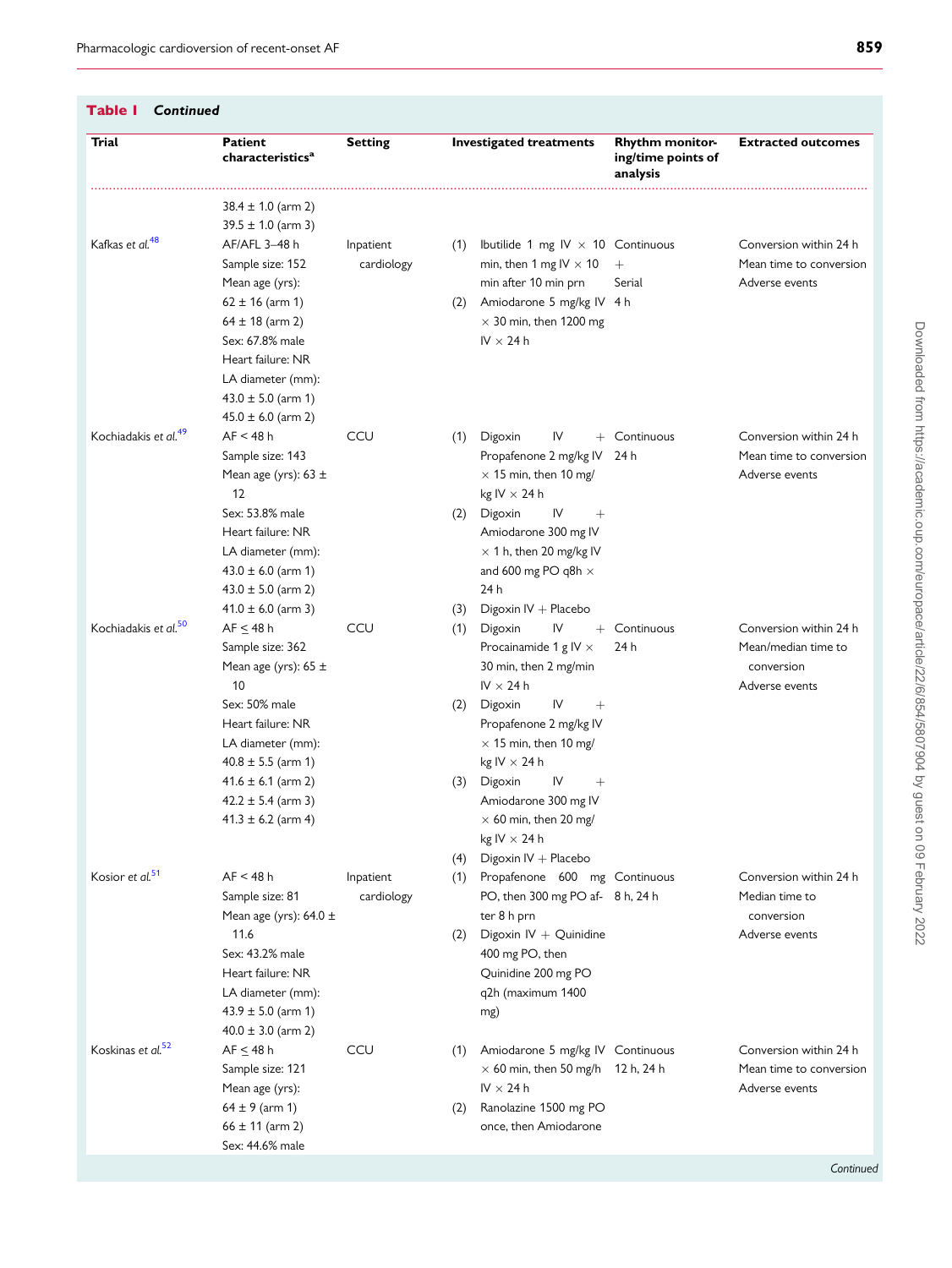<span id="page-6-0"></span>

| Trial                                               | <b>Patient</b><br>characteristics <sup>a</sup>                                                                                                                                                                 | <b>Setting</b> |            | <b>Investigated treatments</b>                                                                                            | Rhythm monitor-<br>ing/time points of<br>analysis | <b>Extracted outcomes</b>                                                |
|-----------------------------------------------------|----------------------------------------------------------------------------------------------------------------------------------------------------------------------------------------------------------------|----------------|------------|---------------------------------------------------------------------------------------------------------------------------|---------------------------------------------------|--------------------------------------------------------------------------|
|                                                     | Heart failure: NR<br>LA diameter (mm):<br>$46.0 \pm 6.0$ (arm 1)                                                                                                                                               |                |            | 5 mg/kg IV $\times$ 60 min,<br>then 50 mg/h IV $\times$ 24 h                                                              |                                                   |                                                                          |
| Madonia et al. <sup>53</sup>                        | $49.0 \pm 8.0$ (arm 2)<br>$AF \leq 48 h$<br>Sample size: 97<br>Median age (yrs): 62<br>(range 22-95)                                                                                                           | ED             | (1)        | Propafenone 2 mg/kg IV IV Arm:<br>$\times$ 10 min, then 1 mg/kg<br>IV $\times$ 2 h, then 300 mg<br>PO q8h $\times$ 3 prn  | Continuous<br>PO Arm:<br>Serial                   | Conversion within 24 h<br>Adverse events                                 |
|                                                     | Sex: 46.1% male<br>Heart failure: NR<br>LA diameter: NR                                                                                                                                                        |                | (2)        | Propafenone 600 mg 1 h, 3 h, 6 h, 12 h, 24<br>PO, then 300 mg PO af-<br>ter 6 h, then 300 mg PO<br>$q8h \times 2$ or prn  | h                                                 |                                                                          |
| Martinez-Marcos et al. <sup>54</sup> AF $\leq$ 48 h | Sample size: 150<br>Mean age (yrs): $60 \pm$                                                                                                                                                                   | ED             |            | (1) Amiodarone 5 mg/kg IV Continuous<br>$\times$ 20 min, then 50 mg/h<br>IV                                               | $^{+}$<br>Serial                                  | Conversion within 24 h<br>Median time to<br>conversion                   |
|                                                     | 13<br>Sex: 46.7% male<br>Heart failure: NR<br>LA diameter (mm):                                                                                                                                                |                | (2)        | Propafenone 2 mg/kg IV 1 h, 8 h, 12 h<br>$\times$ 20 min, then 1 mg/kg<br>$IV \times 20$ min after 8 h<br>prn             |                                                   | Adverse events                                                           |
|                                                     | $40.0 \pm 5.0$ (arm 1)<br>$40.0 \pm 3.0$ (arm 2)<br>$39.0 \pm 5.0$ (arm 3)                                                                                                                                     |                | (3)        | Flecainide 2 mg/kg IV $\times$<br>20 min, then 1 mg/kg IV<br>$\times$ 20 min after 8 h prn                                |                                                   |                                                                          |
| Peuhkurinen et al. <sup>55</sup>                    | AF 3-48 h<br>Sample size: 62<br>Mean age (yrs):<br>$56 \pm 13$ (arm 1)<br>$62 \pm 12$ (arm 2)<br>Sex: 72.6% male<br>Heart failure: NR<br>LA diameter (mm):<br>$39.0 \pm 6.0$ (arm 1)<br>$38.0 \pm 5.0$ (arm 2) | <b>NR</b>      | (1)<br>(2) | Amiodarone 30 mg/kg Continuous<br>PO<br>Placebo                                                                           | 24 h                                              | Conversion within 24 h<br>Median time to<br>conversion<br>Adverse events |
| Simon et al. <sup>56</sup>                          | AF < 48 h<br>Sample size: 100<br>Mean age (yrs): $56.5 \pm$<br>15                                                                                                                                              | ED             | (2)        | (1) Vernakalant 3 mg/kg IV, Continuous<br>then 2 mg/kg IV after 15 1.5 h, 4 h<br>min prn<br>Ibutilide 1 mg IV $\times$ 10 |                                                   | Conversion within 24 h<br>Median time to<br>conversion<br>Adverse events |
|                                                     | Sex: 68% male<br>Heart failure (NYHA<br>III): 99%<br>LA diameter: NR                                                                                                                                           |                |            | min, then 1 mg IV $\times$ 10<br>min after 10 min prn                                                                     |                                                   |                                                                          |
| Tsanaxidis et al. <sup>57</sup>                     | AF < 48 h<br>Sample size: 173<br>Mean age (yrs):                                                                                                                                                               | CCU            | (1)        | Amiodarone 5 mg/kg IV NR<br>$\times$ 1 h, then 50 mg/h IV<br>$\times$ 24 h                                                | 24 h                                              | Conversion within 24 h<br>Mean time to conversion<br>Adverse events      |
|                                                     | $70 \pm 10$ (arm 1)<br>$67 \pm 11$ (arm 2)<br>Sex: 45.7% male<br>Heart failure: NR<br>LA diameter (mm):<br>$42.0 \pm 5.0$ (arm 1)                                                                              |                | (2)        | Ranolazine 1 g PO, then<br>Amiodarone 5 mg/kg IV<br>$\times$ 1 h, then 50 mg/h IV<br>$\times$ 24 h                        |                                                   |                                                                          |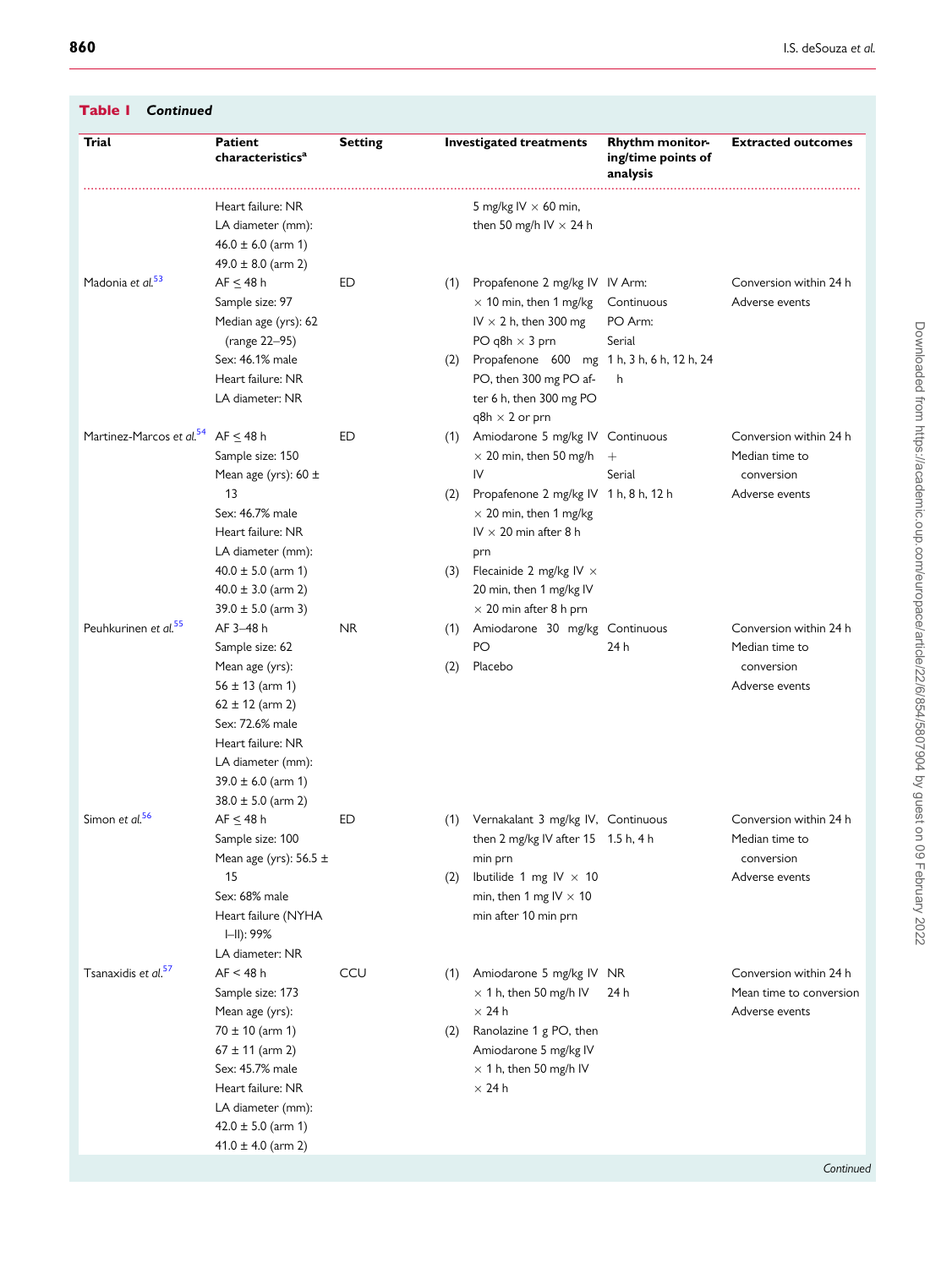<span id="page-7-0"></span>

| Table I | Continued |
|---------|-----------|
|---------|-----------|

| Trial                        | Patient<br>characteristics <sup>a</sup>                                                                                                                                                                         | <b>Setting</b> | <b>Investigated treatments</b>                                                                                                                                             | <b>Rhythm monitor-</b><br>ing/time points of<br>analysis | <b>Extracted outcomes</b>                                           |
|------------------------------|-----------------------------------------------------------------------------------------------------------------------------------------------------------------------------------------------------------------|----------------|----------------------------------------------------------------------------------------------------------------------------------------------------------------------------|----------------------------------------------------------|---------------------------------------------------------------------|
| Walker et al. <sup>58</sup>  | AF/AFL < 48 h<br>Sample size: 41<br>Mean age: NR<br>Sex: NR<br>Heart failure: NR<br>LA diameter: NR                                                                                                             | ED             | Magnesium<br>(1)<br>5<br>(20<br>g<br>mmol) $IV \times 30$ min<br>Placebo<br>(2)                                                                                            | Serial<br>4 h                                            | Conversion within 24 h<br>Mean time to conversion<br>Adverse events |
| Xanthos et al. <sup>59</sup> | AF < 48 h<br>Sample size: 223<br>Mean age (yrs):<br>$65 \pm 12$ (arm 1)<br>$64 \pm 13$ (arm 2)<br>Sex: 51.6% male<br>Heart failure: NR<br>LA diameter (mm):<br>$42.0 \pm 7.0$ (arm 1)<br>$42.0 \pm 5.0$ (arm 2) | <b>NR</b>      | IV<br>Digoxin<br>(1)<br>$+$<br>Amiodarone 200 mg<br>PO q8h<br>IV<br>Digoxin<br>(2)<br>$+$<br>Amiodarone 5 mg/kg IV<br>$\times$ 30 min then 1000 mg<br>$IV \times 24$ h prn | Continuous<br>24 h                                       | Conversion within 24 h<br>Mean time to conversion                   |

AF, atrial fibrillation; AFL, atrial flutter; CCU, coronary care unit; ED, emergency department; h, hours; IV, intravenous; LA, left atrium; min, minutes; NR, not reported; NYHA, New York Heart Association Class; PO, oral; prn, as needed; q, every; yrs, years.

a The most common exclusion criteria were: current or previous use of study drug or antidysrhythmic (96%), recent acute coronary syndrome (74%), hemodynamic instability (70%), thyroid dysfunction (70%), renal dysfunction (65%), hepatic dysfunction (65%), reduced ejection fraction (57%), sinus node disease (52%), contraindications to trial drug (48%), chronic lung disease (43%), metabolic derangement 42%), pregnancy (42%), long QTc (39%), and pre-excitation syndrome (26%).

an (unobserved) parameter has a given probability. For a 95% CrI, the value of interest (i.e. treatment effect size) lies within the interval with a 95% probability.

We also performed probabilistic analysis and reported the results using Surface Under the Cumulative Ranking Curve (SUCRA), a numeric presentation of the overall ranking based upon the probability that a treatment was most effective for the outcome of interest. The probability is the percentage of times that the simulations conducted within the NMA showed a treatment to be superior to the others. For example, a 75% probability of a drug being ranked first represents a 75% chance of that drug being the superior treatment. In our NMA, this is the probability that a treatment is most effective for AF cardioversion to sinus rhythm within 24 h. Importantly, the SUCRA is distinct from the unweighted, pooled cardioversion and adverse event rates that we report in the qualitative analysis. It is possible for a treatment to be ranked relatively high and also to have demonstrated a relatively lower unweighted, pooled cardioversion rate. We also present the cumulative rankograms that underly the SUCRA. A rankogram visually presents the probability for a treatment to assume each of the possible ranks. Further explanation of 'Network Meta-Analysis Concepts' is [Supplementary material online,](https://academic.oup.com/europace/article-lookup/doi/10.1093/europace/euaa024#supplementary-data) [Appendix S4](https://academic.oup.com/europace/article-lookup/doi/10.1093/europace/euaa024#supplementary-data).

We attempted to analyse all treatment arms including those from trials with multiple arms. In cases where the model would not converge due to insufficient data, we either merged those arms with IV and PO formulations of the same drug or excluded the node entirely. To increase the feasibility of the NMA and strengthen the evidence network, we analysed data from all studies that reported rhythm assessment between 4 and 24 h after drug administration. We assessed the posterior mean deviance to assess inconsistency between direct and indirect estimates in each loop. We ran separate models to control for inconsistency if present. Finally, we conducted sensitivity tests by performing random- and fixed-

effects models. Importantly, these did not greatly vary the results, and thus we report only the random-effects model. We completed the analysis using NetMetaXL 1.6.1 (CADTH, Ottawa, Canada)<sup>35</sup> and WinBUGS 1.4.3 (MRC Biostatistics Unit, Cambridge, UK).<sup>[36](#page-14-0)</sup>

## **Results**

### Selection of included studies

The study selection process is presented in Figure [1](#page-2-0). Thirty studies initially met inclusion criteria, however, seven had endpoints earlier than 4 h. Twenty-three studies $37-59$  that randomized 3009 AF and AFL patients across 55 study arms remained eligible. Eighteen treatments were available for comparison, and amiodarone IV (11 trials), propafenone PO (4 trials), and propafenone IV (4 trials) were the most frequently investigated drugs.

### Description of included studies

There was variation among the trials, particularly in exclusion criteria, proportion of male subjects  $(43.0\%^{42}$  $(43.0\%^{42}$  $(43.0\%^{42}$  to  $72.6\%^{55}$ ), and available data points (4<sup>39,[48,56,58](#page-14-0)</sup> to 24 h<sup>[38,40,42,43,45](#page-14-0)–[47,49–53,55,57](#page-14-0),[59](#page-14-0)</sup>). Among the treatment arms, there was variation in mean age  $(54.9^{44}$  to  $70^{57}$  years) and left atrial diameter (32.9<sup>38</sup> to 49.0 mm<sup>[52](#page-14-0)</sup>). Drug regimens differed particularly for amiodarone IV, propafenone, and flecainide, but those for ibutilide and vernakalant were consistent. Two trials<sup>[39](#page-14-0),45</sup> performed short-term follow-up  $(28^{45}$  and 30 days<sup>39</sup>). Four studies<sup>45,47,48,58</sup> enrolled a total of 81 patients with recent-onset AFL. The description of included studies is summarized in Table [1](#page-3-0) and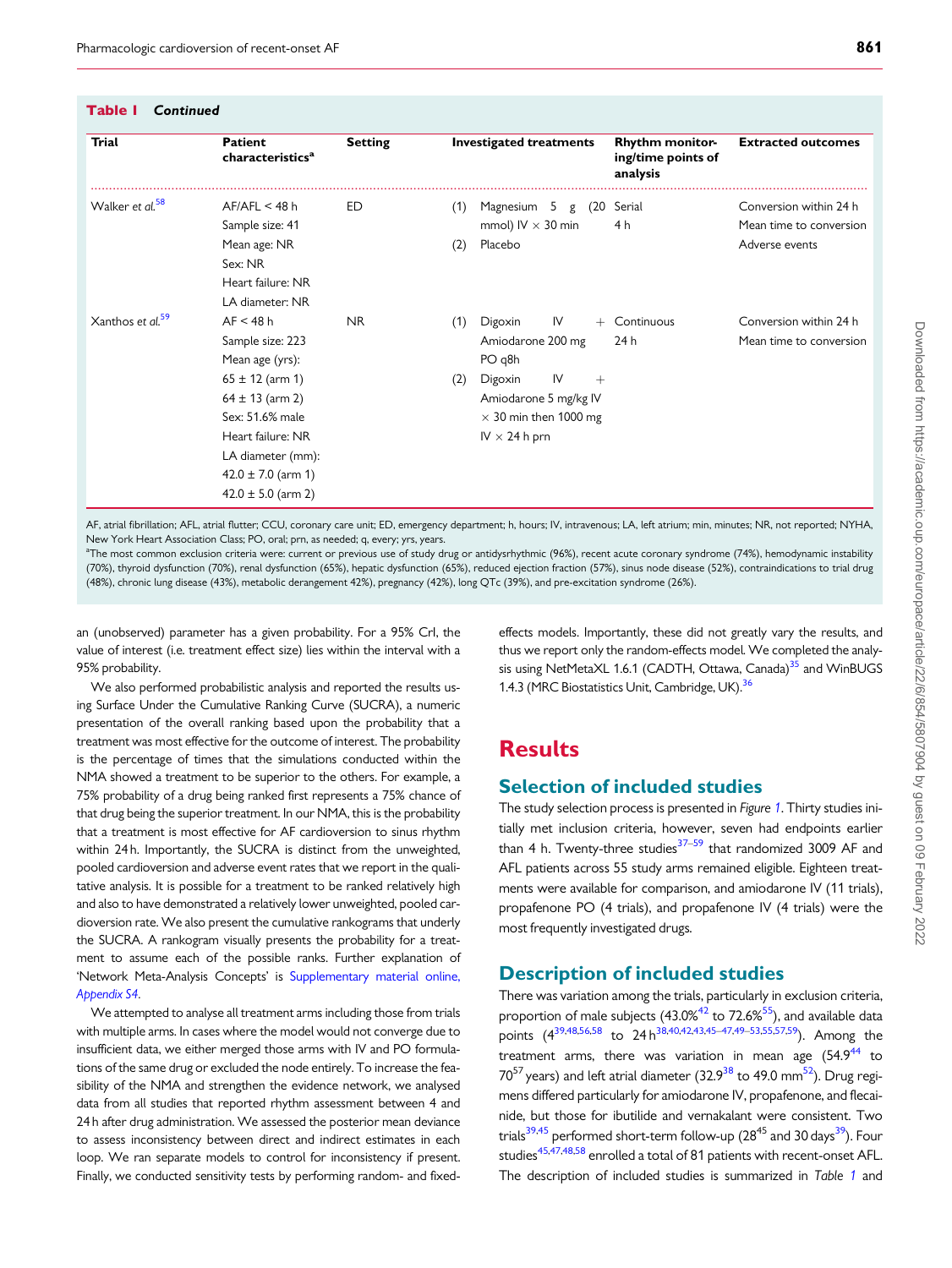<span id="page-8-0"></span>

Figure 2 Network configuration of treatments for the outcome of conversion within 24 h (18 trials;  $n = 2456$ ). The area of the circles is based upon the total number of patients for each treatment among all trials. The thickness of the lines is based upon the total number of studies comparing the two treatments. Amiodarone IV and propafenone IV/PO are the most connected nodes (most direct comparisons) with the largest quantity of direct evidence (largest pooled sample sizes), so their treatment effect estimates would be expected to be least subject to bias and most reliable. Sotalol PO and magnesium IV are the least connected nodes with the smallest quantity of direct evidence, so their treatment effect estimates would be expected to be most prone to bias and least reliable. IV, intravenous; PO, oral.

detailed comprehensively in the [Supplementary material online,](https://academic.oup.com/europace/article-lookup/doi/10.1093/europace/euaa024#supplementary-data) [Table](https://academic.oup.com/europace/article-lookup/doi/10.1093/europace/euaa024#supplementary-data) [S1](https://academic.oup.com/europace/article-lookup/doi/10.1093/europace/euaa024#supplementary-data).

### Quality assessment

The risk of bias assessments within each of the 23 individual studies at the study level are summarized in the [Supplementary material online,](https://academic.oup.com/europace/article-lookup/doi/10.1093/europace/euaa024#supplementary-data) Figure. We rated 83% to be high risk and 17% to be low risk of bias at the outcome (conversion to sinus rhythm) level.

### Quantitative data synthesis

### Conversion to sinus rhythm within 24 h

Twenty-one trials<sup>37–44,[46,48–59](#page-14-0)</sup> that randomized 2785 AF patients provided efficacy data for the outcome of AF conversion within 24 h. The AFL patient data were insufficient for a separate NMA of drugs for conversion of AFL within 24 h. We obtained the raw data for Walker et  $al$ <sup>[58](#page-14-0)</sup> through contact with the corresponding author and the data from Capucci et  $al$ <sup>[40](#page-14-0)</sup> only indirectly through inspection of a prior systematic review.<sup>23</sup> We were unable to separate data for AF and AFL patients in Hohnloser et  $al^{45}$  $al^{45}$  $al^{45}$  and Joseph and Ward.<sup>47</sup> Since our methodology considered the treatment arms in Innes et  $al^{46}$  $al^{46}$  $al^{46}$  to be identical, there were no comparator arms to connect to the net-work, and Innes et al.<sup>[46](#page-14-0)</sup> was excluded from NMA. We merged data for IV and PO preparations of flecainide and propafenone to improve

the performance of the models. This may be justified because as a group, the current guidelines<sup>15–17</sup> do not favour one formulation of flecainide or propafenone over the other; therefore, the IV and PO formulations of flecainide and propafenone may be considered clinically interchangeable. Also, from the International Registry on Cardioversion of Atrial Fibrillation (RHYTHM-AF)<sup>[60](#page-14-0)</sup> Crijns et al. report similar cardioversion efficacy at 24 h for IV and PO formulations of both flecainide and propafenone. Consequently, as a result of merging IV and PO data for flecainide and propafenone, Alp et  $al<sup>37</sup>$  $al<sup>37</sup>$  $al<sup>37</sup>$ and Madonia et al.<sup>[53](#page-14-0)</sup> did not have any comparator arms to connect to the network and were excluded from NMA.

Eighteen trials<sup>[38](#page-14-0)–[44,48–52,54–59](#page-14-0)</sup> that randomized 2456 patients in 12 treatment groups remained for NMA. The evidence network was made up of a limited number of studies that were variable in both connectedness and sample size, and these factors may have limited the strength of the analysis. For example, some comparisons were often two to three connections apart, and these comparisons demonstrated treatment effect estimates with the widest CrIs. The evidence network configuration is presented in Figure 2. Seven drug regimens demonstrated with sufficient certainty an association with an increased likelihood of conversion when compared to placebo/control: ranolazine PO plus amiodarone IV, vernakalant IV, flecainide IV/PO, amiodarone PO, ibutilide IV, amiodarone IV, and propafenone IV/PO.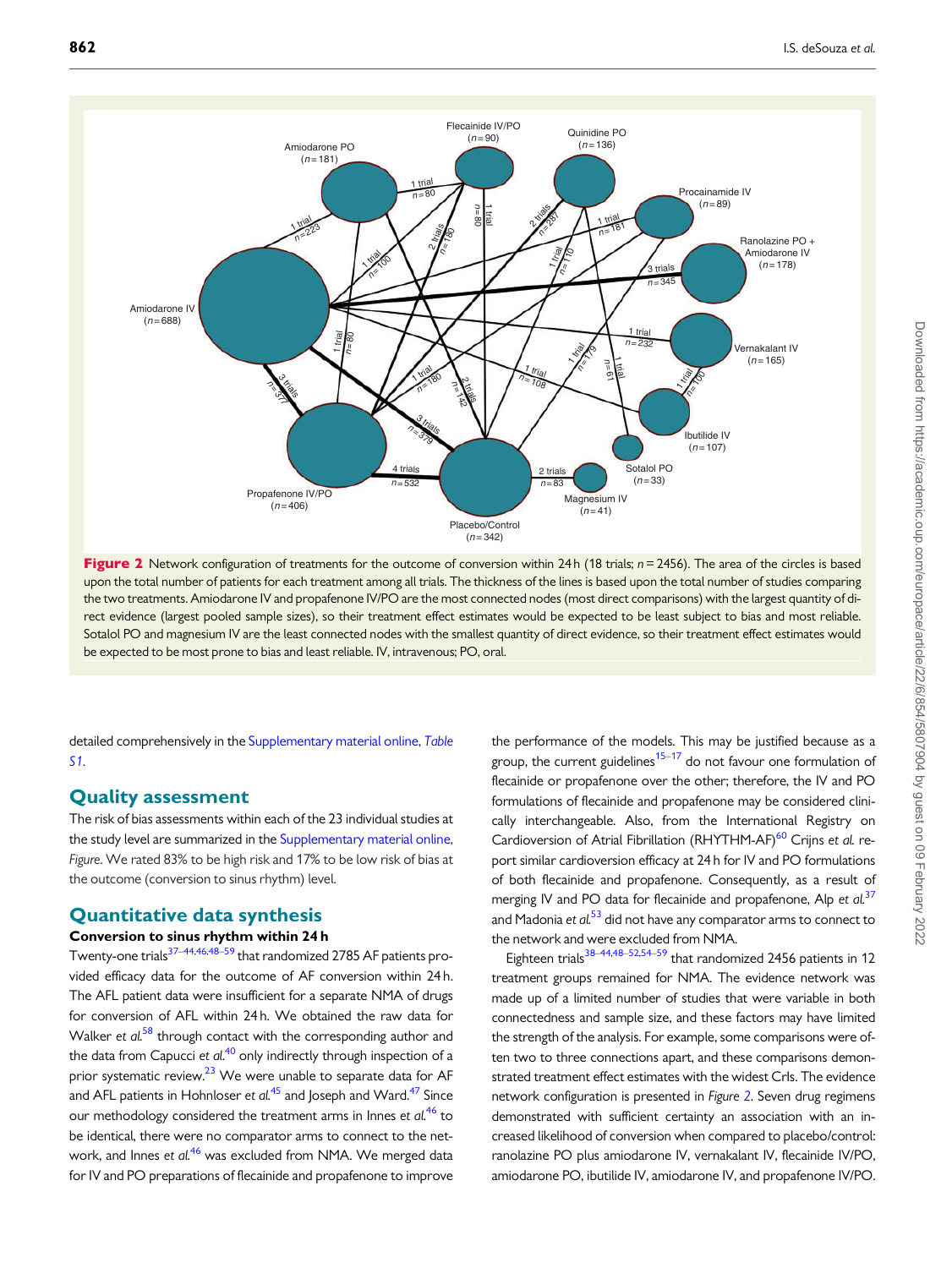The NMA estimates of all pairwise comparisons are in Table [2](#page-10-0). There was moderate heterogeneity in the network (0.8, 95% CrI 0.4–1.5), and due to its sparsity, some of its components exhibited inconsistency. The network inconsistency is presented in Figure 3. We adjusted for inconsistency at each of the inconsistency nodes and found that the results remained consistent. The risk of bias at the study level across the studies whose data were included in the NMA is illustrated in Figure 4.

The results of probabilistic analysis (SUCRA) are listed in Table [3](#page-11-0), and its underlying rankograms are presented in Figure [5](#page-11-0). The unweighted, pooled conversion rate within 24 h among placebo and control groups was 51.5%, which may be considered the spontaneous 24-h conversion rate. The complete listing of unweighted, pooled cardioversion rates for this outcome is in Table [4](#page-12-0). To reiterate, these pooled, cardioversion rates are distinct from the SUCRA



Figure 3 Network Inconsistency between direct and indirect estimates for the outcome of conversion within 24 h. This is a plot of the individual data points' posterior mean deviance contributions for the consistency model (horizontal axis) and the unrelated mean effects model (vertical axis) along with the line of equality. The more the contributions to the deviance are similar and close to 1 for both models, the less evidence of inconsistency there is in the network.

probabilities. The complete trial data (raw) for conversion to sinus rhythm are in the [Supplementary material online](https://academic.oup.com/europace/article-lookup/doi/10.1093/europace/euaa024#supplementary-data), [Table S2](https://academic.oup.com/europace/article-lookup/doi/10.1093/europace/euaa024#supplementary-data).

### Qualitative analysis

### Time to cardioversion

Seventeen trials<sup>37,39,[40,43,44,46,48](#page-14-0)–[52,54–59](#page-14-0)</sup> that randomized 2154 AF patients and monitored patients for a maximum of 24 h reported unweighted mean or median times to AF cardioversion. We were unable to obtain separate time to cardioversion data for AF and AFL patients in Hohnloser et  $al^{45}$  $al^{45}$  $al^{45}$  and Joseph and Ward.<sup>47</sup> The complete listing of unweighted ranges of time or mean/median times to cardioversion are in Table [4](#page-12-0). The complete trial data for mean or median time to cardioversion are in the [Supplementary material online,](https://academic.oup.com/europace/article-lookup/doi/10.1093/europace/euaa024#supplementary-data) [Table](https://academic.oup.com/europace/article-lookup/doi/10.1093/europace/euaa024#supplementary-data) [S3](https://academic.oup.com/europace/article-lookup/doi/10.1093/europace/euaa024#supplementary-data).

### Rate of significant adverse events

All 23 trials<sup>37-59</sup> that randomized 3009 AF and AFL patients provided data for significant adverse event rate. We were unable to obtain specific data for hypotension from Xanthos et  $al<sup>59</sup>$  $al<sup>59</sup>$  $al<sup>59</sup>$  or specific data for hy-potension and bradycardia from Halinen et al.<sup>[44](#page-14-0)</sup> The selected studies varied widely in definition and thoroughness of reported safety outcomes, and significant adverse events were rare precluding NMA for this outcome. There was large variation in the intervals over which adverse events were collected and reported with periods ranging from four<sup>39,48,56,[58](#page-14-0)</sup> to  $48 h^{47}$  following drug administration. The unweighted, pooled significant adverse event rates for all agents are listed in Table [5](#page-12-0). The complete trial data (raw) for significant adverse event rate are in the [Supplementary material online,](https://academic.oup.com/europace/article-lookup/doi/10.1093/europace/euaa024#supplementary-data) [Table S3](https://academic.oup.com/europace/article-lookup/doi/10.1093/europace/euaa024#supplementary-data). Three studies<sup>39,42,52</sup> provided limited data from patients with systolic dysfunction. There were no adverse events associated with amiodarone IV ( $n = 22$ ), ranolazine PO plus IV amiodarone IV ( $n = 15$ ), and vernakalant IV ( $n = 12$ ).

### Rate of thromboembolism within 30 days

The two trials<sup>39,45</sup> that performed short-term follow-up reported no thrombo-embolic events.



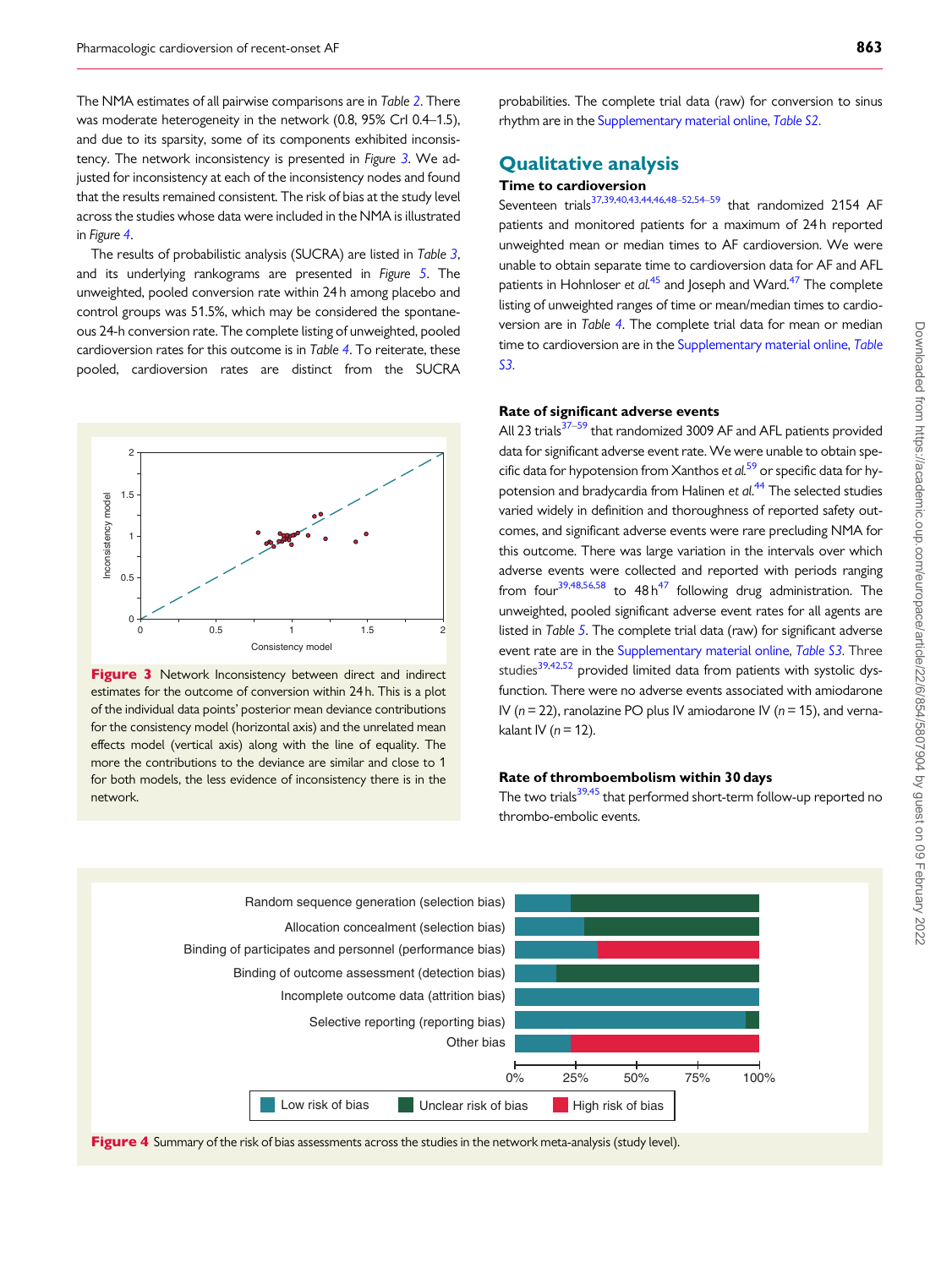| Ranolazine PO + Amiodarone IV |                      |                                                                                    |                        |                                      |                                   |                                                                                                                                                                                                                               |                                   |            |
|-------------------------------|----------------------|------------------------------------------------------------------------------------|------------------------|--------------------------------------|-----------------------------------|-------------------------------------------------------------------------------------------------------------------------------------------------------------------------------------------------------------------------------|-----------------------------------|------------|
| $1.74(0.24 - 13.31)$          | Vernakalant IV       |                                                                                    |                        |                                      |                                   |                                                                                                                                                                                                                               |                                   |            |
| $2.36(0.35 - 16.17)$          | $1.36(0.16 - 11.25)$ | Flecainide IV/PO                                                                   |                        |                                      |                                   |                                                                                                                                                                                                                               |                                   |            |
| $3.92(0.65 - 23.21)$          | $2.26(0.29 - 16.45)$ | $1.66(0.32 - 8.34)$                                                                | Amiodarone PO          |                                      |                                   |                                                                                                                                                                                                                               |                                   |            |
| $5.04(0.67 - 39.79)$          | $2.90(0.58 - 14.56)$ | $2.14(0.25 - 18.85)$                                                               | $1.29(0.17 - 10.25)$   | Ibutilide IV                         |                                   |                                                                                                                                                                                                                               |                                   |            |
| $7.34(2.14 - 26.39)$          | 4.23 (0.88-20.15)    | 3.11 (0.75-13.32)                                                                  | $1.88(0.54 - 6.80)$    | 1.46 (0.29-7.31) Amiodarone IV       |                                   |                                                                                                                                                                                                                               |                                   |            |
| $9.68(1.94 - 49.24)$          | 5.58 (0.86-35.37)    | $4.10(1.03 - 16.54)$                                                               | $67 - 9.36$<br>2.47(0. | $(0.29 - 12.68)$ $(0.48 - 3.57)$     | Propafenone IV/PO                 |                                                                                                                                                                                                                               |                                   |            |
| $10.95(1.38 - 89.76)$         | $6.30(0.64-61.50)$   | $4.64(0.67 - 32.39)$                                                               | $2.80(0.44 - 18.14)$   | $2.17(0.21-21.92)$ $1.49(0.28-7.89)$ | 1.13 $(0.27 - 4.72)$ Quinidine PO |                                                                                                                                                                                                                               |                                   |            |
|                               |                      | $24.47(3.05-205.89)$ $14.04(1.43-142.59)$ 10.36 $(1.37-81.17)$ 6.25 $(0.92-44.92)$ |                        |                                      |                                   | 4.85 (0.48-50.03) 3.33 (0.63-18.12) 2.53 (0.49-13.55) 2.24 (0.27-19.21) Procainamide IV                                                                                                                                       |                                   |            |
|                               |                      | 27.16 (2.97-268.20) 15.61 (1.42-181.88) 11.51 (1.40-100.93) 6.94 (0.98-53.71)      |                        |                                      |                                   | 5.38 (0.46-64.95) 3.69 (0.59-24.24) 2.81 (0.46-18.08) 2.48 (0.28-23.30) 1.11 (0.12-11.26) Magnesium IV                                                                                                                        |                                   |            |
|                               |                      | 39.83 $(8.34-203.10)$ 22.92 $(3.67-146.30)$ 16.86 $(4.12-73.31)$ 10.17             |                        |                                      |                                   | $(3.08-35.96)$ 7.91 $(1.21-52.52)$ 5.41 $(2.08-14.57)$ 4.11 $(1.67-10.53)$ 3.64 $(0.79-17.37)$ 1.63 $(0.31-8.57)$ 1.47                                                                                                        | Placebo/                          |            |
|                               |                      |                                                                                    |                        |                                      |                                   |                                                                                                                                                                                                                               | $(0.30 - 7.09)$ Control           |            |
|                               |                      |                                                                                    |                        |                                      |                                   | 68.35 (3.38-1466.71) 39.20 (1.67-948.77) 28.87 (1.56-568.18) 17.39 (1.01-324.78) 13.57 (0.57-396.40) 5.27 (0.60-190.76) 7.03 (0.53-100.80) 6.19 (0.17-59.35) 2.79 (0.13-60.54) 2.52                                           | 1.71                              | Sotalol PO |
|                               |                      |                                                                                    |                        |                                      |                                   |                                                                                                                                                                                                                               | $(0.11 - 56.40)$ $(0.12 - 25.61)$ |            |
|                               |                      |                                                                                    |                        |                                      |                                   | Treatment effect estimate is derived from direct and indirect comparisons and presented as odds ratio (95% Crl); odds ratio in bold represents an association with increased likelihood of conversion within 24 h. A Crl that |                                   |            |

null effect) signifies uncertainty in the treatment effect estimate. null effect) signifies uncertainty in the treatment effect estimate. IV, intravenous; PO, oral. IV, intravenous; PO, oral.

<span id="page-10-0"></span>**864** I.S. deSouza et *al.* 

# **Discussion**

Through systematic review and NMA, we identified seven antidysrhythmic agents or regimens that may be effective for conversion of recent-onset AF within 24 h. Of the seven treatments, amiodarone IV and propafenone had the most direct comparisons and strongest direct evidence within the network, so there is relatively more confidence about their efficacy. There is less certainty about the true efficacy of ranolazine plus amiodarone IV, vernakalant, flecainide, amiodarone PO, and ibutilide. Probabilistic analysis identified ranolazine with amiodarone IV as the most likely superior drug regimen; however, ranolazine with amiodarone IV is not yet approved for AF cardioversion. Vernakalant and flecainide are available agents that also ranked high and may be relatively more effective than the other drugs. The treatment effect difference between these agents was small and potentially not clinically meaningful, so factors other than efficacy such as adverse effects, cost, and patient preferences, may be more important in drug selection. In contrast, propafenone and amiodarone IV were both ranked low and may, therefore, be relatively less effective.

Among the studies identified in our review, we found a spontaneous 24-h conversion rate of 51.5%. When measured against pharmacologic cardioversion rates, the spontaneous conversion rate may mitigate the absolute benefit of antidysrhythmic therapy. Clinicians may decide to manage recent-onset AF patients, particularly those with higher risk (i.e. older age, diabetes, systolic dysfunction, initial AF episode),<sup>[20](#page-14-0)[,61](#page-15-0)[,62](#page-15-0)</sup> in an observation unit for symptom/rate control, diagnosis, and treatment of potential underlying AF aetiology, consideration of stroke prophylaxis, and transitioning to outpatient care.<sup>21</sup> Within an observation unit stay, those patients with a sufficient remaining time window for early cardioversion may also be monitored for spontaneous conversion or undergo transoesophageal echocardiography to exclude left atrial thrombus prior to cardiover-sion.<sup>[15](#page-14-0)–[17](#page-14-0)</sup> Clinicians will need to weigh the likelihood of spontaneous conversion against the risk of missing the 48-h cardioversion window and subsequent commitment to several weeks of anticoagulation, either following early transoesophageal echocardiography-guided cardioversion $16,17$  or peri-procedurally prior to cardioversion at a later date. $15-17$  $15-17$ 

Our NMA results are somewhat consistent with current guideline recommendations for cardioversion of recent-onset AF. Only two<sup>[39](#page-14-0),[56](#page-14-0)</sup> of the 12 studies that are cited in the ESC guidelines<sup>[15](#page-14-0)</sup> met our inclusion criteria. None of the seven references in the AHA guidelines<sup>16</sup> or 11 references in the CCS guidelines<sup>17</sup> met our criteria. Furthermore, the  $ESC^{15}$  and AHA guidelines<sup>16</sup> refer to meta-analy-ses<sup>24,26[,63](#page-15-0)</sup> that included patients with AF duration longer than 48 h. Therefore, the current guidelines<sup>15-17</sup> for cardioversion of recentonset AF are largely based upon trials and meta-analyses whose results may not be applicable to patients with recent-onset AF, where 'recent-onset' is clinically defined by those same guidelines as AF with duration shorter than 48 h.

Our NMA findings support the guideline recommendations of fle-cainide<sup>[15](#page-14-0)–[17](#page-14-0)</sup> and vernakalant.<sup>15,17</sup> Our results also support the recommendations of ibutilide,<sup>15–17</sup> amiodarone ( $IV^{15,17}$  $IV^{15,17}$  $IV^{15,17}$  and  $PO^{16}$ ), and propafenone<sup>[15](#page-14-0)–[17](#page-14-0)</sup> but as second-line options. We found limited RCT safety data for amiodarone IV or any other antidysrhythmic agent in patients with systolic dysfunction. Notwithstanding, amiodarone IV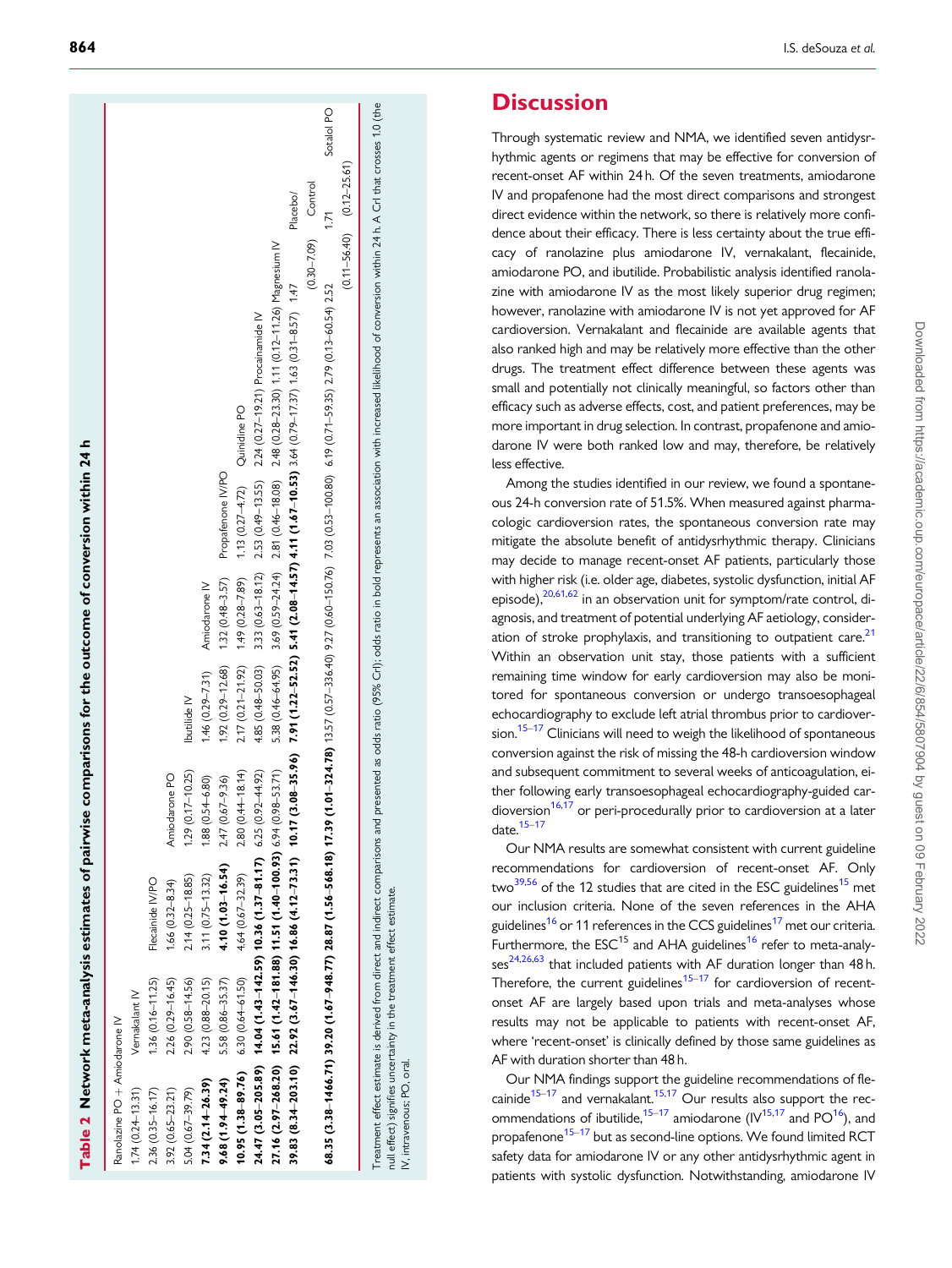<span id="page-11-0"></span>

Figure 5 Cumulative rankograms of treatments for the outcome of conversion within 24 h. A cumulative rankogram presents on the vertical axis the probability for the treatment to assume each of the possible ranks that are presented on the horizontal axis. The surface under the cumulative ranking curve (SUCRA) is between 0 and 1 and can be re-expressed as a percentage. For example, vernakalant IV has 36% probability of being #2 and amiodarone IV has 37% probability of being ranked #6. IV, intravenous; PO, oral.

remains the recommended, primary agent for AF cardioversion in this subpopulation.<sup>[15,17](#page-14-0)</sup> In contradiction to guidlelines,  $16,17$  we did not find sufficient RCT evidence to recommend procainamide<sup>17</sup> or any evidence to support dofetilide.<sup>[16](#page-14-0)</sup> Finally, among published cardiover-sion protocols,<sup>[20,21](#page-14-0)</sup> our NMA results support Baugh et al.'s emergency department/observation unit pathway $2<sup>1</sup>$  that uses ibutilide or flecainide and Stiell et al.'s Best Practices checklist $^{20}$  where it discourages the use of amiodarone IV. However, our NMA found that the efficacy of procainamide is uncertain and therefore, does not definitively agree with Stiell et  $al$ 's recommendation<sup>20</sup> of procainamide.

Our systematic review and NMA was not without limitations. We included only RCTs so as to analyse data from studies of the highest quality possible, therefore we cannot comment on the conclusions from non-randomized studies that may contradict our findings. We excluded all studies in languages other than English, which may result in language bias, however, language restriction in systematic reviews and meta-analyses in medicine has not been shown to result in bias.<sup>64</sup> Data were unavailable from two trials, $45,47$  $45,47$  $45,47$  because we could not contact the investigators. We combined data for IV and PO flecainide and propafenone and therefore cannot make distinct recommendations regarding cardioversion efficacy for IV and PO formulations of those agents. However, Alp et  $al$ .<sup>[37](#page-14-0)</sup> directly compared the two formulations of flecainide and reported similar cardioversion rates at 8

Table 3 Probabilistic analysis (SUCRA) for the outcome of conversion within 24 h

| Rank           | <b>Treatment</b>              | <b>SUCRA</b> |
|----------------|-------------------------------|--------------|
| 1              | Ranolazine PO + Amiodarone IV | 0.946        |
| $\overline{2}$ | Vernakalant IV                | 0.860        |
| 3              | Flecainide IV/PO              | 0.809        |
| 4              | Amiodarone PO                 | 0.699        |
| 5              | Ibutilide IV                  | 0.614        |
| 6              | Amiodarone IV                 | 0.524        |
| 7              | Propafenone IV/PO             | 0.447        |
| 8              | Ouinidine PO                  | 0.429        |
| 9              | Procainamide IV               | 0.234        |
| 10             | Magnesium IV                  | 0.220        |
| 11             | Placebo/Control               | 0.118        |
| 12             | Sotalol PO                    | 0.102        |

IV, intravenous; PO, oral; SUCRA, surface under the cumulative ranking curve. The SUCRA is a numeric presentation of the overall ranking based upon the probability that a treatment is most effective for the outcome of interest. The SUCRA rank of an intervention is estimated by calculating the total ranking probabilities of that intervention.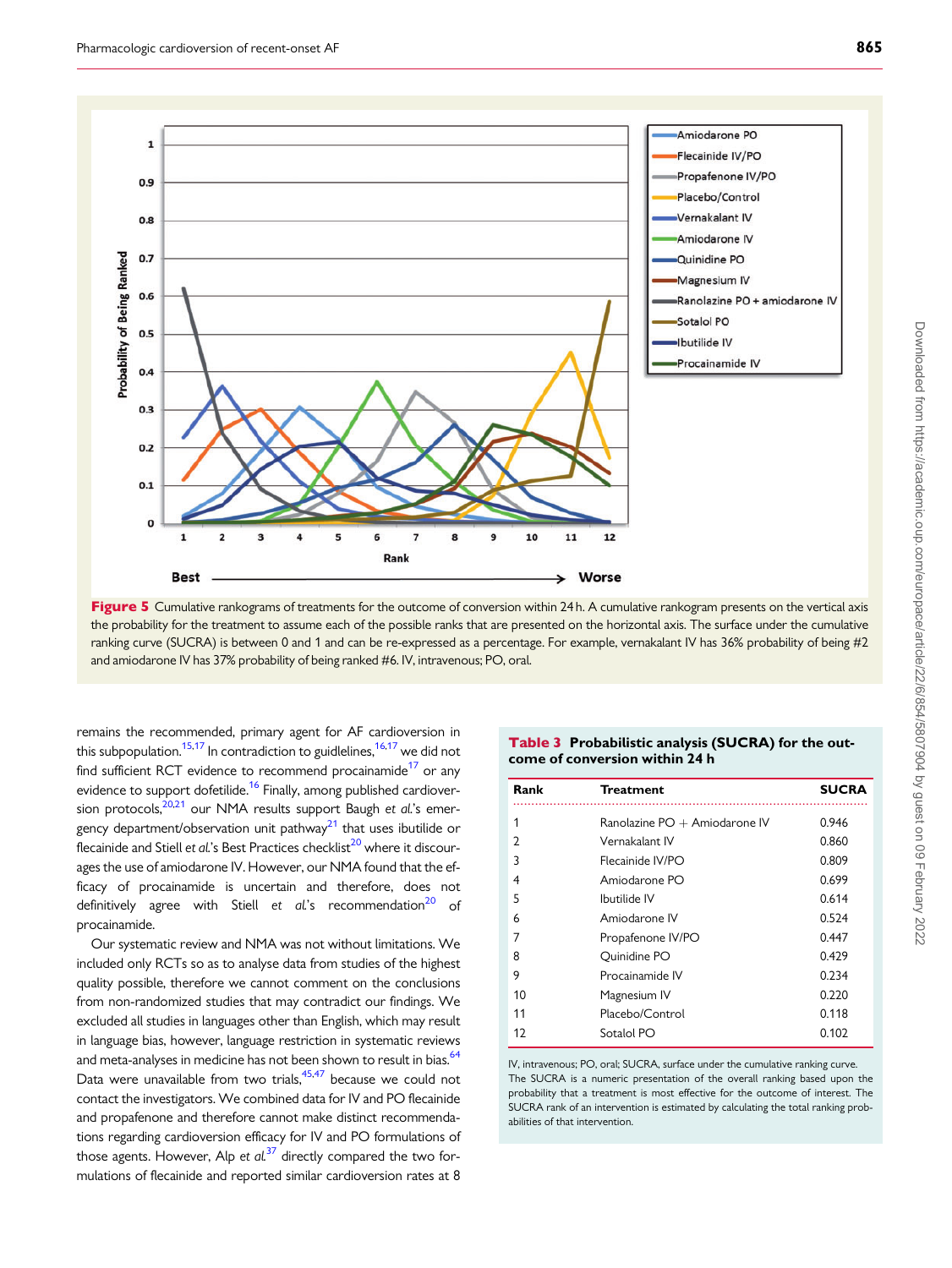| <b>Treatment</b>                |        | <b>Pooled cardioversion rate</b> |     | Time to cardioversion <sup>a</sup> |        |                                 |  |
|---------------------------------|--------|----------------------------------|-----|------------------------------------|--------|---------------------------------|--|
|                                 | Trials | Events                           | N   | Rate (95% CI) (%)                  | Trials | Mean/median/range (h)           |  |
| Ranolazine $PO + Amiodarone IV$ | 3      | 165                              | 178 | 92.7 (87.8-95.8)                   | 3      | $8.6 - 10.2$                    |  |
| Amiodarone PO                   |        | 155                              | 181 | 85.6 (79.7-90.1)                   |        | $7.9 - 20.0$                    |  |
| Quinidine PO                    |        | 151                              | 177 | 85.3 (79.3-89.8)                   |        | $3.1 - 6.1$                     |  |
| Propafenone IV/PO               |        | 424                              | 503 | 84.3 (80.9-87.2)                   |        | $IV: 0.5 - 8.0 / PO: 2.8 - 5.0$ |  |
| Flecainide IV/PO                |        | 138                              | 169 | 81.7 (75.1-86.8)                   |        | $IV: 0.4 - 0.9$ / PO: 1.8       |  |
| Procainamide IV                 |        | 61                               | 89  | $68.5(58.3 - 77.3)$                |        | 9.0                             |  |
| Amiodarone IV                   | 10     | 461                              | 688 | $67.0(63.4 - 70.4)$                | 8      | $5.6 - 19.4$                    |  |
| Ibutilide IV                    |        | 68                               | 107 | $63.6(54.1 - 72.1)$                |        | $0.4 - 0.9$                     |  |
| Vernakalant IV                  |        | 99                               | 165 | $60.0(52.4 - 67.2)$                |        | 0.2                             |  |
| Sotalol PO                      |        | 17                               | 33  | 51.6 (35.2-68.0)                   |        | 10.2                            |  |
| Placebo/Control                 | 8      | 176                              | 342 | 51.5 (46.2–56.7)                   |        | $2.5 - 17.0$                    |  |
| Magnesium IV                    |        | 17                               | 41  | 41.5 (27.7–56.7)                   |        | 1.5                             |  |

<span id="page-12-0"></span>Table 4 Unweighted, pooled cardioversion rates and times to cardioversion

CI, confidence interval; IV, intravenous; PO, oral.

a During minimum of 4 h and maximum of 24 h observation.

### Table 5 Unweighted, pooled significant adverse event rates

| <b>Treatment</b>                               | Trials | N   | Adverse events (%) |                |               |              |          |
|------------------------------------------------|--------|-----|--------------------|----------------|---------------|--------------|----------|
|                                                |        |     | VD                 | <b>AFL 1:1</b> | <b>HypoTN</b> | <b>Brady</b> | Total    |
| Ibutilide $\mathsf{I} \mathsf{V}^{\mathsf{a}}$ |        | 130 | 20(15.4)           | $\Omega$       | $\Omega$      | 0            | 20(15.4) |
| Ranolazine PO + Amiodarone IV                  |        | 178 | 0                  | $\Omega$       | 27(15.2)      | 0            | 27(15.2) |
| Sotalol PO                                     |        | 33  | 4(12.1)            | $\Omega$       | U             | U            | 4(12.1)  |
| Tedisamil IV <sup>b</sup>                      |        | 114 | 2(1.8)             | $\Omega$       | 0             | 9(7.9)       | 11(9.7)  |
| Procainamide IV                                |        | 89  | 0                  | 0              | 6(6.7)        | 0            | 6(6.7)   |
| Quinidine PO                                   |        | 177 | 9(5.1)             | 0              | 2(1.1)        | 0            | 11(6.2)  |
| Amiodarone IV <sup>c</sup>                     | 11     | 748 | 2(0.3)             | 0              | 38(5.1)       | 6(0.8)       | 46(6.1)  |
| Sotalol IV                                     |        | 40  | 0                  | 0              | 2(5)          | 0            | 2(5)     |
| Propafenone PO                                 |        | 267 | 5(1.9)             | 0              | 7(2.6)        | 1(0.4)       | 13(4.9)  |
| Flecainide IV                                  |        | 89  | 1(1.1)             | 1(1.1)         | 1(1.1)        | 0            | 3(3.4)   |
| Placebo/Control                                | 10     | 438 | 1(0.2)             | 0              | 1(0.2)        | 8(1.8)       | 10(2.3)  |
| Propafenone IV                                 |        | 236 | 0                  | 0              | 2(0.8)        | 0            | 2(0.8)   |
| Vernakalant IV <sup>d</sup>                    |        | 165 | 1(0.6)             | O              | 0             | 0            | 1(0.6)   |
| Amiodarone PO                                  |        | 181 | 0                  | 0              | 1(0.6)        | 0            | 1(0.6)   |
| Magnesium IV                                   |        | 44  | 0                  | U              | O             |              | 0        |
| Flecainide PO                                  |        | 80  |                    | ი              |               |              | 0        |

There were no reported thrombo-embolic events associated with amiodarone IV, vernakalant IV, and tedisamil IV among the two trials<sup>[39,45](#page-14-0)</sup> that performed short-term followup.

AFL 1:1, atrial flutter with 1:1 atrioventricular conduction; Brady, bradycardia; HypoTN, hypotension; IV, intravenous; PO, oral; U, unable to obtain; VD, ventricular dysrhythmia.

a Three torsades de pointes.

 $\degree$ One torsades de pointes and one ventricular tachycardia.

One additional event of asystole.

d One ventricular tachycardia.

h, and Madonia et  $al$ <sup>[53](#page-14-0)</sup> directly compared the two formulations of propafenone and reported similar efficacy at 24 h. Furthermore, Crijns et al.<sup>[60](#page-14-0)</sup> describe similar effectiveness for flecainide IV and PO at

16 h and propafenone IV and PO at 24 h. Therefore, our results for flecainide and propafenone may be considered representative of the effectiveness of IV and PO formulations of each drug independently.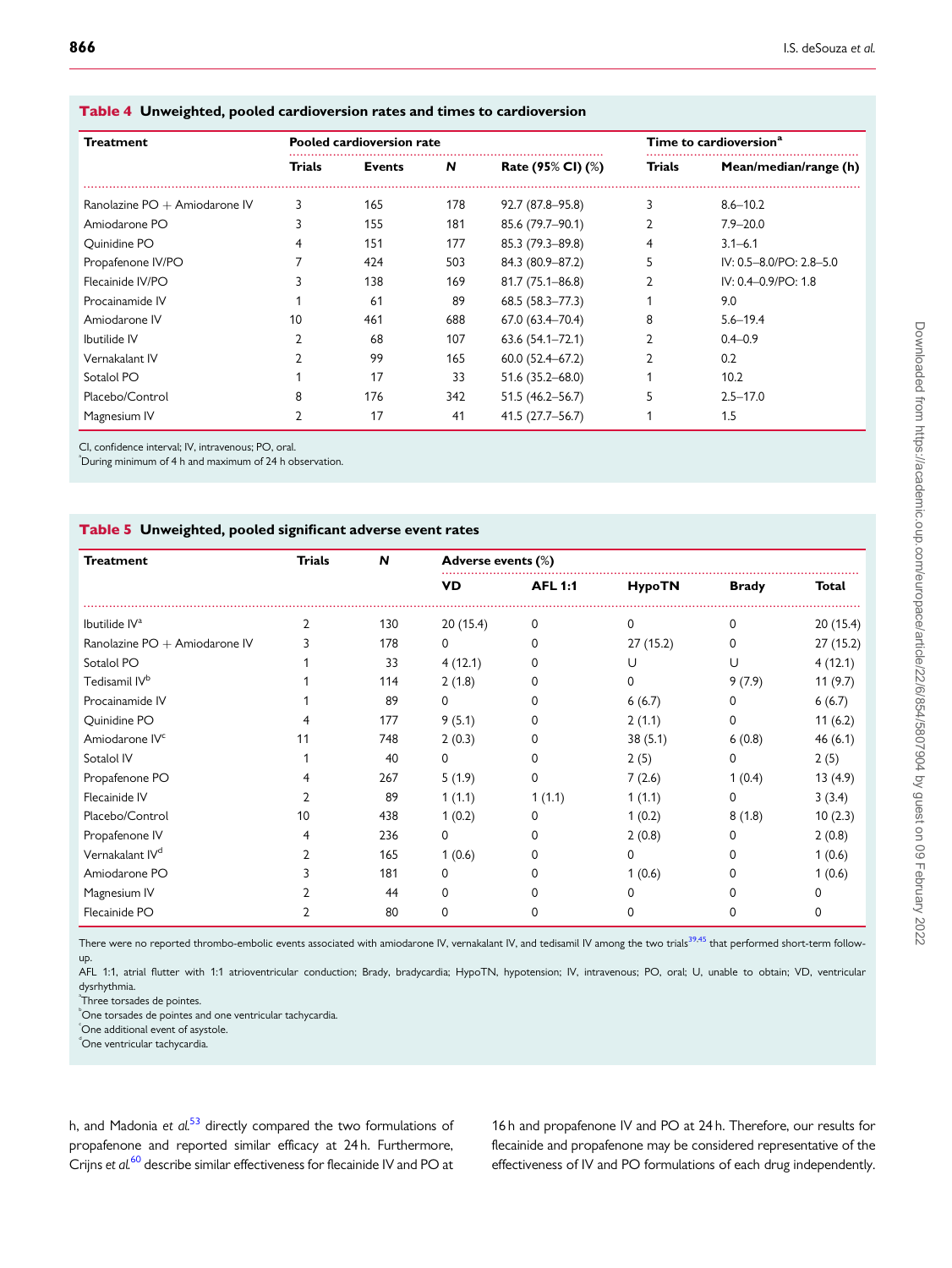<span id="page-13-0"></span>The trials selected from our systematic review differed in their definitions of adverse events and safety endpoints and had almost exclusively short observation periods (24 h or shorter) without follow-up. Therefore, we cannot comment on longer-term cardioversion efficacy or adverse event rates.

The evidence network was made up of a limited number of studies, and pooled sample sizes varied greatly. Imbalance in the amount of evidence for each treatment group may have affected the power and reliability of the overall analysis.<sup>[65](#page-15-0),[66](#page-15-0)</sup> Across the studies in the NMA, the risk of bias was mainly unclear in patient selection and high with regard to predetermination and adequacy of sample size. Overall, the study quality was low. The NMA results include treatment effect estimates that vary in precision, therefore, there may be more certainty about the cardioversion efficacy of some agents and less certainty about others. The network inconsistency may be explained by factors beyond the outlier treatment arms. Conceptual heterogeneity in potential effect modifiers (such as AF duration, left atrial size, drug dosing regimen, timing of rhythm assessment) and our merging of IV and PO treatment arms for flecai-nide<sup>[38](#page-14-0),[54](#page-14-0)</sup> and propafenone<sup>38,40,49–51,54</sup> likely contributed to network inconsistency and may impact the generalizability of results. Study sample sizes were too small to control for significant effect modifiers; however, if additional evidence becomes available in the future, one could potentially conduct covariate-adjusted analysis to account for some heterogeneity. The scarce evidence base precluded a sensitivity analysis that excluded comparisons for which there is inconsistency. We explored the impact of inconsistency and found that it did not vary our conclusions. The use of data points across several hours may have contributed to indirectness and intransitivity within the network. Seven<sup>39,41,44,[48,54,56,58](#page-14-0)</sup> of the 18 studies provided data for NMA only from time points earlier than 24 h after drug initiation. Cardioversion rates may vary with duration of rhythm monitoring. Therefore, our analysis of data points earlier than 24 h may have diminished the treatment effect estimates, particularly for amiodarone, $39,48$  and to a lesser extent, flecainide $54$  and propafenone, $54$  all of which have demonstrated a relatively more durable or delayed antidysrhythmic effect.<sup>60</sup> However, the spontaneous conversion rate will also increase over time, and our analysis of data points earlier than 24 h from placebo/ control groups $41,58$  may have inflated the treatment effect estimates of drugs in comparison to placebo/control. Consequently, as a result of limitations in body of studies, bias, imprecision, inconsistency, and indirectness, the probabilistic analysis warrants low confidence. Lastly, whether or not early cardioversion of recent-onset AF improves long-term cardiovascular outcomes remains to be seen. Early cardioversion may serve as a bridge to continued rhythm control with maintenance antidysrhythmic drug therapy or left atrial ablation, treatment strategies that are being investigated in the ongoing Early Aggressive Invasive Intervention for Atrial Fibrillation (EARLY-AF) trial.<sup>[67](#page-15-0)</sup> 'Implications for Future Research' is [Supplementary material online,](https://academic.oup.com/europace/article-lookup/doi/10.1093/europace/euaa024#supplementary-data) Appendix S5.

# **Conclusion**

There is insufficient high-level evidence to determine which treatment is superior for pharmacologic cardioversion of recent-onset AF

within 24 h. Vernakalant and flecainide may be relatively more efficacious agents. In comparison, propafenone and amiodarone IV may be relatively less efficacious. Our evidence network was limited, and its analysis should be considered primarily hypothesis-generating. Further high-quality, placebo-controlled, and head-to-head studies are necessary in order to make definitive recommendations for the pharmacologic cardioversion of recent-onset AF.

# Supplementary material

[Supplementary material](https://academic.oup.com/europace/article-lookup/doi/10.1093/europace/euaa024#supplementary-data) is available at Europace online.

### Acknowledgements

We would like to thank Mr Christopher Stewart, senior librarian at SUNY Downstate Health Sciences University, for his help with formulating the search strategy. We are also grateful to Drs Gerard Markey and Lori Bash for their contributions to this study.

### Conflict of interest: none declared.

### **References**

- [1](#page-1-0). Benjamin EJ, Muntner P, Alonso A, Bittencourt MS, Callaway CW, Carson AP et al. Heart disease and stroke statistics-2019 update: a report from the American Heart Association. Circulation 2019;139:e56–e528.
- [2](#page-1-0). Colilla S, Crow A, Petkun W, Singer DE, Simon T, Liu X. Estimates of current and future incidence and prevalence of atrial fibrillation in the U.S. adult population. Am | Cardiol 2013;112:1142-7.
- [3](#page-1-0). Krijthe BP, Kunst A, Benjamin EJ, Lip GY, Franco OH, Hofman A et al. Projections on the number of individuals with atrial fibrillation in the European Union, from 2000 to 2060. Eur Heart J 2013;34:2746-51.
- [4](#page-1-0). Stewart S, Murphy NF, Walker A, McGuire A, McMurray JJ. Cost of an emerging epidemic: an economic analysis of atrial fibrillation in the UK. Heart 2004;90: 286–92.
- [5](#page-1-0). Rozen G, Hosseini SM, Kaadan MI, Biton Y, Heist EK, Vangel M et al. Emergency department visits for atrial fibrillation in the United States: trends in admission rates and economic burden from 2007 to 2014. J Am Heart Assoc 2018;7: e009024.
- [6](#page-1-0). Patel NJ, Deshmukh A, Pant S, Singh V, Patel N, Arora S et al. Contemporary trends of hospitalization for atrial fibrillation in the United States, 2000 through 2010: implications for healthcare planning. Circulation 2014;129:2371–9.
- [7](#page-1-0). Martin A, Coll-Vinent B, Suero C, Fernandez-Simon A, Sanchez J, Varona M et al. Benefits of rhythm control and rate control in recent-onset atrial fibrillation: the HERMES-AF study. Acad Emerg Med 2019;26:1034–43.
- [8](#page-1-0). Sacchetti A, Williams J, Levi S, Akula D, Impact of emergency department management of atrial fibrillation on hospital charges. West J Emerg Med 2013;14: 55–7.
- [9](#page-1-0). De Vos CB, Breithardt G, Camm AJ, Dorian P, Kowey PR, Le Heuzey JY et al. Progression of atrial fibrillation in the REgistry on Cardiac rhythm disORDers assessing the control of Atrial Fibrillation cohort: clinical correlates and the effect of rhythm-control therapy. Am Heart | 2012;163:887-93.
- [10](#page-1-0). Zhang YY, Qiu C, Davis PJ, Jhaveri M, Prystowsky EN, Kowey P et al. Predictors of progression of recently diagnosed atrial fibrillation in REgistry on Cardiac Rhythm DisORDers Assessing the Control of Atrial Fibrillation (RecordAF)- United States cohort. Am J Cardiol 2013;112:79–84.
- [11](#page-1-0). Vanassche T, Lauw MN, Eikelboom JW, Healey JS, Hart RG, Alings M et al. Risk of ischaemic stroke according to pattern of atrial fibrillation: analysis of 6563 aspirin-treated patients in ACTIVE-A and AVERROES. Eur Heart | 2015;36: 281–7a.
- 12. Senoo K, Lip GY, Lane DA, Buller HR, Kotecha D. Residual risk of stroke and death in anticoagulated patients according to the type of atrial fibrillation: AMADEUS trial. Stroke 2015;46:2523–8.
- 13. Ganesan AN, Chew DP, Hartshorne T, Selvanayagam JB, Aylward PE, Sanders P et al. The impact of atrial fibrillation type on the risk of thromboembolism, mortality, and bleeding: a systematic review and meta-analysis. Eur Heart  $J$  2016;37: 1591–602.
- 14. Cao JY, Zhao R, Chan KH, Wilcox I, Phan K, Lal S. Abstract 15185: the pattern of atrial fibrillation is relevant to predicting thromboembolic risk—is it time to rethink risk scores? Circulation 2018;138(Suppl 1):A15185.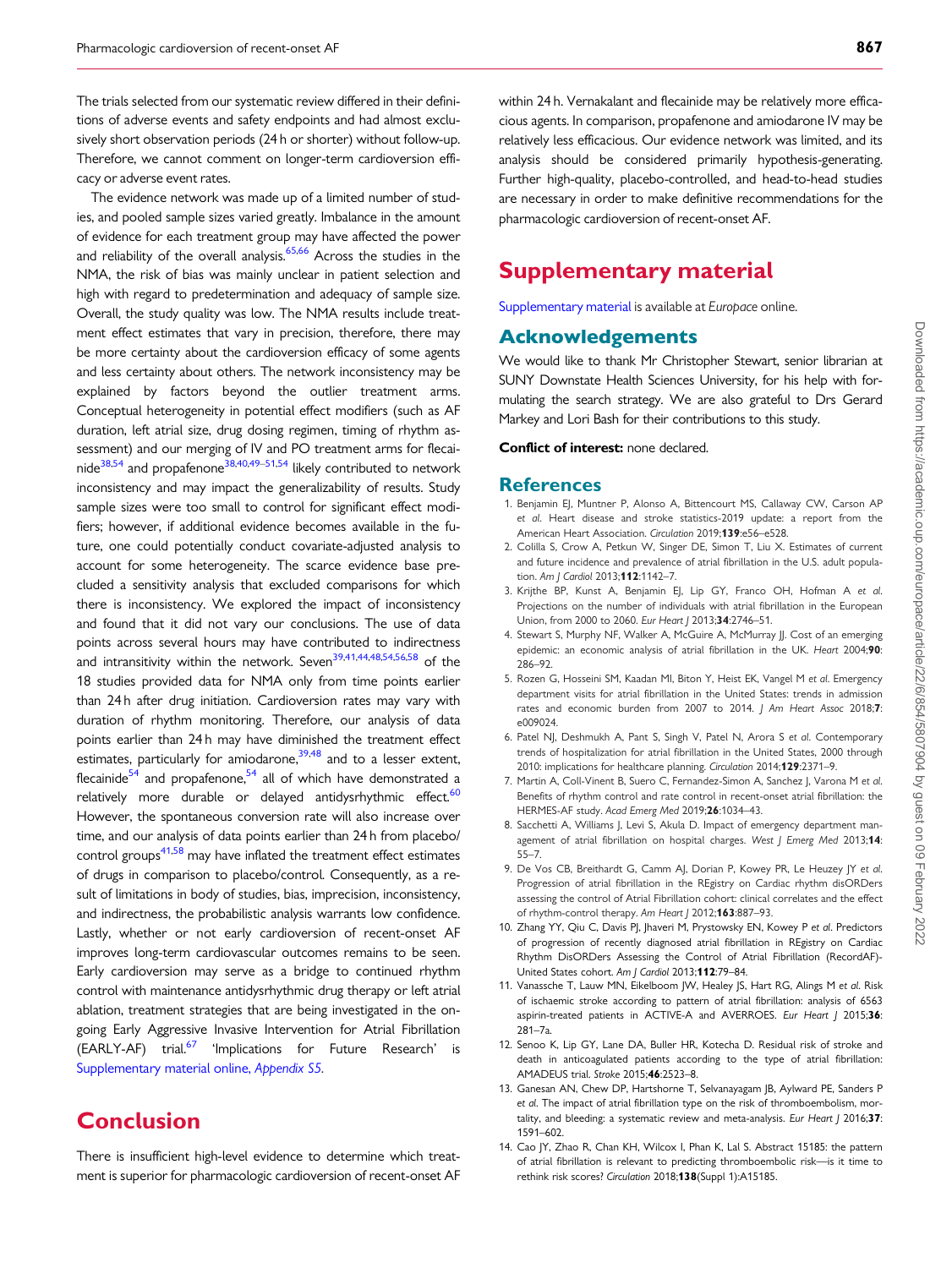- <span id="page-14-0"></span>[15](#page-1-0). Kirchhof P, Benussi S, Kotecha D, Ahlsson A, Atar D, Casadei B et al. 2016 ESC Guidelines for the management of atrial fibrillation developed in collaboration with FACTS. Europace 2016;**18**:1609-78
- [16](#page-1-0). January CT, Wann LS, Alpert JS, Calkins H, Cigarroa JE, Cleveland JC Jr. et al. AHA/ACC/HRS guideline for the management of patients with atrial fibrillation: a report of the American College of Cardiology/American Heart Association Task Force on Practice Guidelines and the Heart Rhythm Society. J Am Coll Cardiol 2014;64:e1–76. 2014;
- [17](#page-1-0). Andrade JG, Verma A, Mitchell LB, Parkash R, Leblanc K, Atzema C et al. 2018 Focused Update of the Canadian Cardiovascular Society Guidelines for the Management of Atrial Fibrillation. Can I Cardiol 2018:34:1371-92.
- 18. Cristoni L, Tampieri A, Mucci F, Iannone P, Venturi A, Cavazza M et al. Cardioversion of acute atrial fibrillation in the short observation unit: comparison of a protocol focused on electrical cardioversion with simple antiarrhythmic treatment. Emerg Med | 2011:28:932-7.
- 19. Pluymaekers N, Dudink E, Luermans J, Meeder JG, Lenderink T, Widdershoven J et al. Early or delayed cardioversion in recent-onset atrial fibrillation. N Engl J Med 2019;380:1499–508.
- [20](#page-10-0). Stiell IG, Scheuermeyer FX, Vadeboncoeur A, Angaran PM, Eagles D, Graham ID et al. CAEP acute atrial fibrillation/flutter best practices checklist. Can | Emerg Med 2018;20:334–42.
- [21](#page-10-0). Baugh CW, Clark CL, Wilson JW, Stiell IG, Kocheril AG, Luck KK et al. Creation and implementation of an outpatient pathway for atrial fibrillation in the emergency department setting: results of an expert panel. Acad Emerg Med 2018;25: 1065–75.
- [22](#page-1-0). Stiell IG, Clement CM, Brison RJ, Rowe BH, Borgundvaag B, Langhan T et al. Variation in management of recent-onset atrial fibrillation and flutter among academic hospital emergency departments. Ann Emerg Med 2011;57:13–21.
- [23](#page-8-0). Slavik RS, Tisdale JE, Borzak S. Pharmacologic conversion of atrial fibrillation: a systematic review of available evidence. Prog Cardiovasc Dis 2001;44:121–52.
- [24](#page-10-0). Chevalier P, Durand-Dubief A, Burri H, Cucherat M, Kirkorian G, Touboul P. Amiodarone versus placebo and class Ic drugs for cardioversion of recent-onset atrial fibrillation: a meta-analysis. J Am Coll Cardiol 2003;41:255–62.
- [25](#page-1-0). McNamara RL, Tamariz LJ, Segal JB, Bass EB. Management of atrial fibrillation: review of the evidence for the role of pharmacologic therapy, electrical cardioversion, and echocardiography. Ann Intern Med 2003;139:1018–33.
- [26](#page-10-0). Bash LD, Buono JL, Davies GM, Martin A, Fahrbach K, Phatak H et al. Systematic review and meta-analysis of the efficacy of cardioversion by vernakalant and comparators in patients with atrial fibrillation. Cardiovasc Drugs Ther 2012;26: 167–79.
- 27. Yan H, Aung TT, Guoqiang Z, Zhengnan Z, Lan J, Zhiyu Z. Meta-analysis of effect of vernakalant on conversion of atrial fibrillation. BMC Res Notes 2013;6:94.
- [28](#page-1-0). Lip GY, Apostolakis S. Atrial fibrillation (acute onset). BMJ Clin Evid 2014;2014: 0210.
- [29](#page-1-0). Markey GC, Salter N, Ryan J. Intravenous flecainide for emergency department management of acute atrial fibrillation. J Emerg Med 2018;54:320-7.
- 30. Akel T, Lafferty J. Efficacy and safety of intravenous vernakalant for the rapid conversion of recent-onset atrial fibrillation: a meta-analysis. Ann Noninvasive Electrocardiol 2018;23:e12508.
- [31](#page-1-0). Hutton B, Salanti G, Caldwell DM, Chaimani A, Schmid CH, Cameron C et al. The PRISMA extension statement for reporting of systematic reviews incorporating network meta-analyses of health care interventions: checklist and explanations. Ann Intern Med 2015;162:777–84.
- [32](#page-1-0). The Digitalis in Acute Atrial Fibrillation (DAAF) Trial Group. Intravenous digoxin in acute atrial fibrillation: Results of a randomized, placebo-controlled multicentre trial in 239 patients. Eur Heart | 1997;18:649-54.
- [33](#page-1-0). Salerno DM, Dias VC, Kleiger RE, Tschida VH, Sung RJ, Sami M et al. Efficacy and safety of intravenous diltiazem for treatment of atrial fibrillation and atrial flutter. The Diltiazem-Atrial Fibrillation/Flutter Study Group. Am J Cardiol 1989;63: 1046–51.
- [34](#page-2-0). Higgins JPT, Green S (eds). Cochrane Handbook for Systematic Reviews of Interventions Version 5.1.0 Updated, March 2011. The Cochrane Collaboration. London, United Kingdom: Wiley; 2011.<https://training.cochrane.org/handbook> (23 February 2019, date last accessed).
- [35](#page-7-0). Brown S, Hutton B, Clifford T, Coyle D, Grima D, Wells G et al. A Microsoft-Excel-based tool for running and critically appraising network meta-analyses—an overview and application of NetMetaXL. Syst Rev 2014;3:110.
- [36](#page-7-0). Lunn DJ, Thomas A, Best N, Spiegelhalter D. WinBUGS—a Bayesian modelling framework: concepts, structure, and extensibility. Stat Comput 2000;10:325–37.
- [37](#page-3-0). Alp NJ, Bell JA, Shahi M. Randomised double blind trial of oral versus intravenous flecainide for the cardioversion of acute atrial fibrillation. Heart 2000;84:37–40.
- [38](#page-3-0). Balla I, Petrela E, Kondili A. Pharmacological conversion of recent atrial fibrillation: a randomized, placebo-controlled study of three antiarrhythmic drugs. Anadolu Kardiyol Derg 2011;11:600-6.
- [39](#page-7-0). Camm AJ, Capucci A, Hohnloser SH, Torp-Pedersen C, Van Gelder IC, Mangal B et al. A randomized active-controlled study comparing the efficacy and safety of

vernakalant to amiodarone in recent-onset atrial fibrillation. J Am Coll Cardiol 2011;57:313–21.

- [40.](#page-3-0) Capucci A, Villani GQ, Aschieri D, Piepoli M. Safety of oral propafenone in the conversion of recent onset atrial fibrillation to sinus rhythm: a prospective parallel placebo-controlled multicentre study. Int J Cardiol 1999;68:187-96.
- [41.](#page-3-0) Chiladakis JA, Stathopoulos C, Davlouros P, Manolis AS. Intravenous magnesium sulfate versus diltiazem in paroxysmal atrial fibrillation. Int J Cardiol 2001;79: 287–91.
- [42.](#page-3-0) Cotter G, Blatt A, Kaluski E, Metzkor-Cotter E, Koren M, Litinski I et al. Conversion of recent onset paroxysmal atrial fibrillation to normal sinus rhythm: the effect of no treatment and high-dose amiodarone. A randomized, placebocontrolled study. Eur Heart J 1999;20:1833-42.
- [43.](#page-4-0) Fragakis N, Koskinas KC, Katritsis DG, Pagourelias ED, Zografos T, Geleris P. Comparison of effectiveness of ranolazine plus amiodarone versus amiodarone alone for conversion of recent-onset atrial fibrillation. Am | Cardiol 2012;110: 673–7.
- [44.](#page-4-0) Halinen MO, Huttunen M, Paakkinen S, Tarssanen L. Comparison of sotalol with digoxin-quinidine for conversion of acute atrial fibrillation to sinus rhythm (the Sotalol-Digoxin-Quinidine Trial). Am I Cardiol 1995:76:495-8.
- [45.](#page-4-0) Hohnloser SH, Dorian P, Straub M, Beckmann K, Kowey P. Safety and efficacy of intravenously administered tedisamil for rapid conversion of recent-onset atrial fibrillation or atrial flutter. J Am Coll Cardiol 2004;44:99–104.
- [46.](#page-4-0) Innes GD, Vertesi L, Dillon EC, Metcalfe C. Effectiveness of verapamil-quinidine versus digoxin-quinidine in the emergency department treatment of paroxysmal atrial fibrillation. Ann Emerg Med 1997;29:126–34.
- [47.](#page-4-0) Joseph AP, Ward MR. A prospective, randomized controlled trial comparing the efficacy and safety of sotalol, amiodarone, and digoxin for the reversion of newonset atrial fibrillation. Ann Emerg Med 2000;36:1-9.
- [48.](#page-5-0) Kafkas NV, Patsilinakos SP, Mertzanos GA, Papageorgiou KI, Chaveles JI, Dagadaki OK et al. Conversion efficacy of intravenous ibutilide compared with intravenous amiodarone in patients with recent-onset atrial fibrillation and atrial flutter. Int J Cardiol 2007;118:321-5.
- [49.](#page-5-0) Kochiadakis GE, Igoumenidis NE, Simantirakis EN, Marketou ME, Parthenakis FI, Mezilis NE et al. Intravenous propafenone versus intravenous amiodarone in the management of atrial fibrillation of recent onset: a placebo-controlled study. Pacing Clin Electrophysiol 1998;21:2475-9.
- [50.](#page-5-0) Kochiadakis GE, Igoumenidis NE, Hamilos ME, Marketou ME, Chlouverakis GI, Vardas PE. A comparative study of the efficacy and safety of procainamide versus propafenone versus amiodarone for the conversion of recent-onset atrial fibrillation. Am J Cardiol 2007;99:1721-5.
- [51.](#page-5-0) Kosior DA, Kochanowski J, Scisło P, Piatkowski R, Postuła M, Rabczenko D et al. Efficacy and tolerability of oral propafenone versus quinidine in the treatment of recent onset atrial fibrillation: a randomized, prospective study. Cardiol J 2009;16: 521–7.
- [52.](#page-5-0) Koskinas KC, Fragakis N, Katritsis D, Skeberis V, Vassilikos V. Ranolazine enhances the efficacy of amiodarone for conversion of recent-onset atrial fibrillation. Europace 2014;16:973–9.
- [53.](#page-6-0) Madonia SD, Simone, M Brai, G Gozzo, D Gristina, A Luciano, L et al. Intravenous versus oral initial load of propafenone for conversion of recentonset atrial fibrillation in the emergency room: a randomized trial. Ital Heart J 2000;1:475–9.
- [54.](#page-6-0) Martinez-Marcos FJ, Garcia-Garmendia JL, Ortega-Carpio A, Fernandez-Gomez JM, Santos JM, Camacho C. Comparison of intravenous flecainide, propafenone, and amiodarone for conversion of acute atrial fibrillation to sinus rhythm. Am J Cardiol 2000;86:950–3.
- [55.](#page-6-0) Peuhkurinen K, Niemela M, Ylitalo A, Linnaluoto M, Lilja M, Juvonen J. Effectiveness of amiodarone as a single oral dose for recent-onset atrial fibrillation. Am J Cardiol 2000;85:462-5.
- [56.](#page-6-0) Simon A, Niederdoeckl J, Skyllouriotis E, Schuetz N, Herkner H, Weiser C et al. Vernakalant is superior to ibutilide for achieving sinus rhythm in patients with recent-onset atrial fibrillation: a randomized controlled trial at the emergency department. Europace 2017;19:233–40.
- [57.](#page-6-0) Tsanaxidis N, Aidonidis I, Hatziefthimiou A, Daskalopoulou SS, Giamouzis G, Triposkiadis F et al. Ranolazine added to amiodarone facilitates earlier conversion of atrial fibrillation compared to amiodarone-only therapy. Pacing Clin Electrophysiol 2017;40:372–8.
- [58.](#page-7-0) Walker S, Taylor J, Harrod R. The acute effects of magnesium in atrial fibrillation and flutter with a rapid ventricular rate. Emerg Med 2009;8:207–13.
- [59.](#page-7-0) Xanthos T, Prapa V, Papadimitriou D, Papadimitriou L. Comparative study of intravenous amiodarone and procainamide in the treatment of atrial fibrillation of recent onset. Minerva Cardioangiol 2007;55:433–41.
- [60.](#page-8-0) Crijns HJ, Weijs B, Fairley AM, Lewalter T, Maggioni AP, Martin A et al. Contemporary real life cardioversion of atrial fibrillation: results from the multinational RHYTHM-AF study. Int J Cardiol 2014;172:588-94.